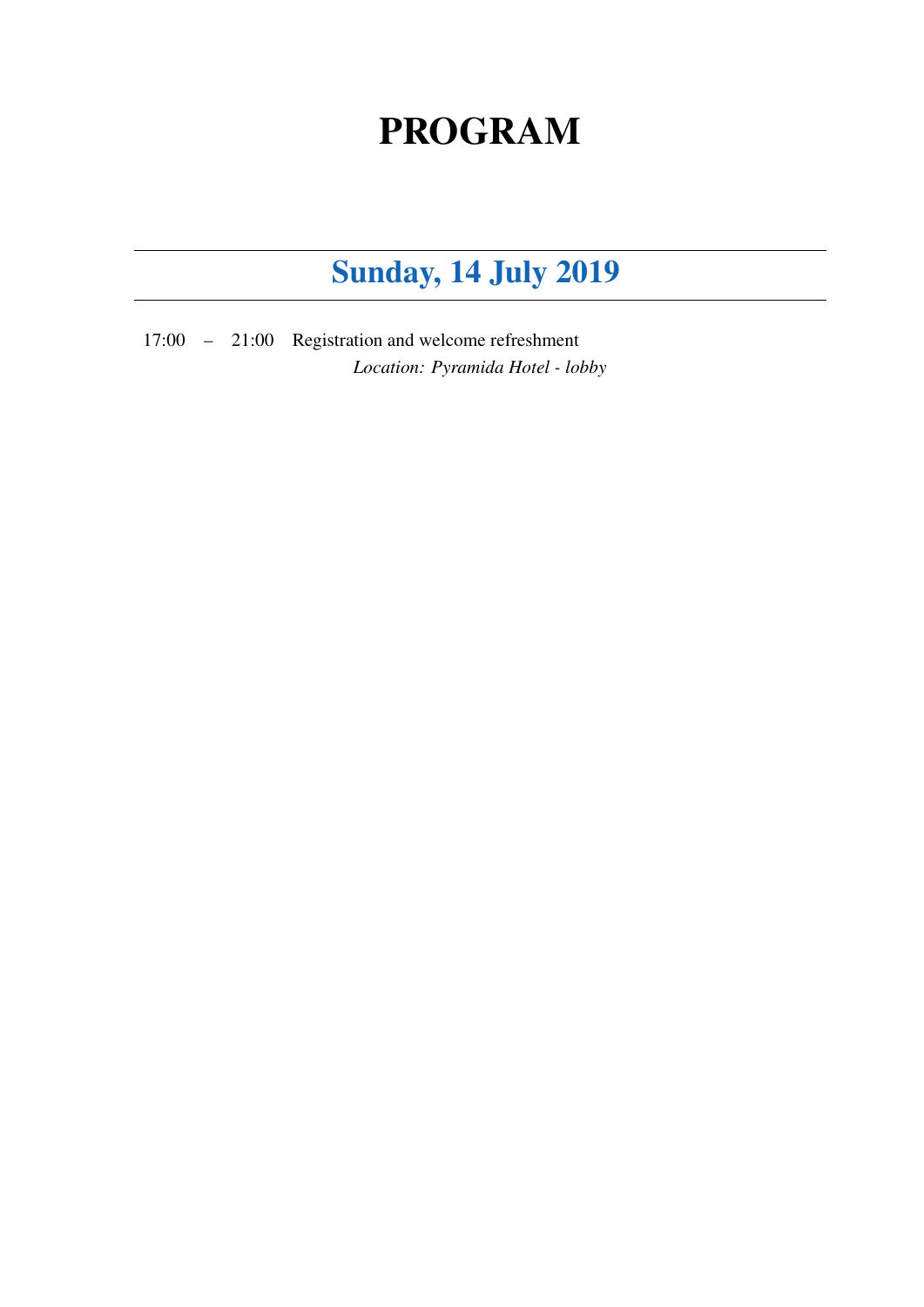## Monday, 15 July 2019

| 07:50     |                          | 08:20           | <b>Opening addresses</b>                      |                                                                                                                      |  |
|-----------|--------------------------|-----------------|-----------------------------------------------|----------------------------------------------------------------------------------------------------------------------|--|
|           |                          |                 | Location: Pyramida Hotel Lecture Hall         |                                                                                                                      |  |
|           |                          |                 | (chairperson: Václav Špička)                  |                                                                                                                      |  |
| 08:20     |                          | 09:50           | 1 session: Nonequilibrium statistical physics |                                                                                                                      |  |
|           |                          |                 | Location: Pyramida Hotel Lecture Hall         |                                                                                                                      |  |
|           |                          |                 | (chairperson: Michael Thorwart)               |                                                                                                                      |  |
| 08:20     | $\overline{\phantom{0}}$ | 08:50           | Joachim Ankerhold:                            | Out-of-equilibrium operation of a quan-<br>tum heat engine beyond weak thermal<br>contact                            |  |
| 08:50     | $\overline{\phantom{m}}$ | 09:20           | Jianshu Cao:                                  | Quantum coherence and thermodynamics<br>of non-equilibrium transport                                                 |  |
| 09:20     |                          | 09:50           | Sebastian Erne:                               | Universal dynamics far from equilibrium                                                                              |  |
| 09:50     |                          | 10:10           | Coffee break                                  |                                                                                                                      |  |
| 10:10     |                          | 12:10           | 2 session: Quantum transport                  |                                                                                                                      |  |
|           |                          |                 | Location: Pyramida Hotel Lecture Hall         |                                                                                                                      |  |
|           |                          |                 | (chairperson: Oren Tal)                       |                                                                                                                      |  |
| 10:10     | $\overline{\phantom{m}}$ | 10:40           | Peter Hänggi:                                 | Anomalous heat diffusion                                                                                             |  |
| 10:40     | $\overline{\phantom{m}}$ | 11:10           | Jukka P. Pekola:                              | Quantum heat transport via a supercon-<br>ducting qubit                                                              |  |
| 11:10     |                          | 11:40           | Uri Peskin:                                   | Towards mechanical stabilization<br>of<br>molecular tunneling devices: Cooling by<br>heating, high voltage, and more |  |
|           |                          | $11:40 - 12:10$ | Jan van Ruitenbeek:                           | Advances and challenges in<br>single-<br>molecule electron transport                                                 |  |
|           |                          | $12:10 - 13:00$ | Lunch                                         |                                                                                                                      |  |
| $13:00 -$ |                          | 15:10           | 3 session - A parallel: Many body physics     |                                                                                                                      |  |
|           |                          |                 | Location: Pyramida Hotel Lecture Hall A       |                                                                                                                      |  |
|           |                          |                 | (chairperson: Thomas Vojta)                   |                                                                                                                      |  |
| 13:00     | $\overline{\phantom{m}}$ | 13:30           | Fernando Sols:                                | Protected cat states in a driven superfluid<br>boson gas                                                             |  |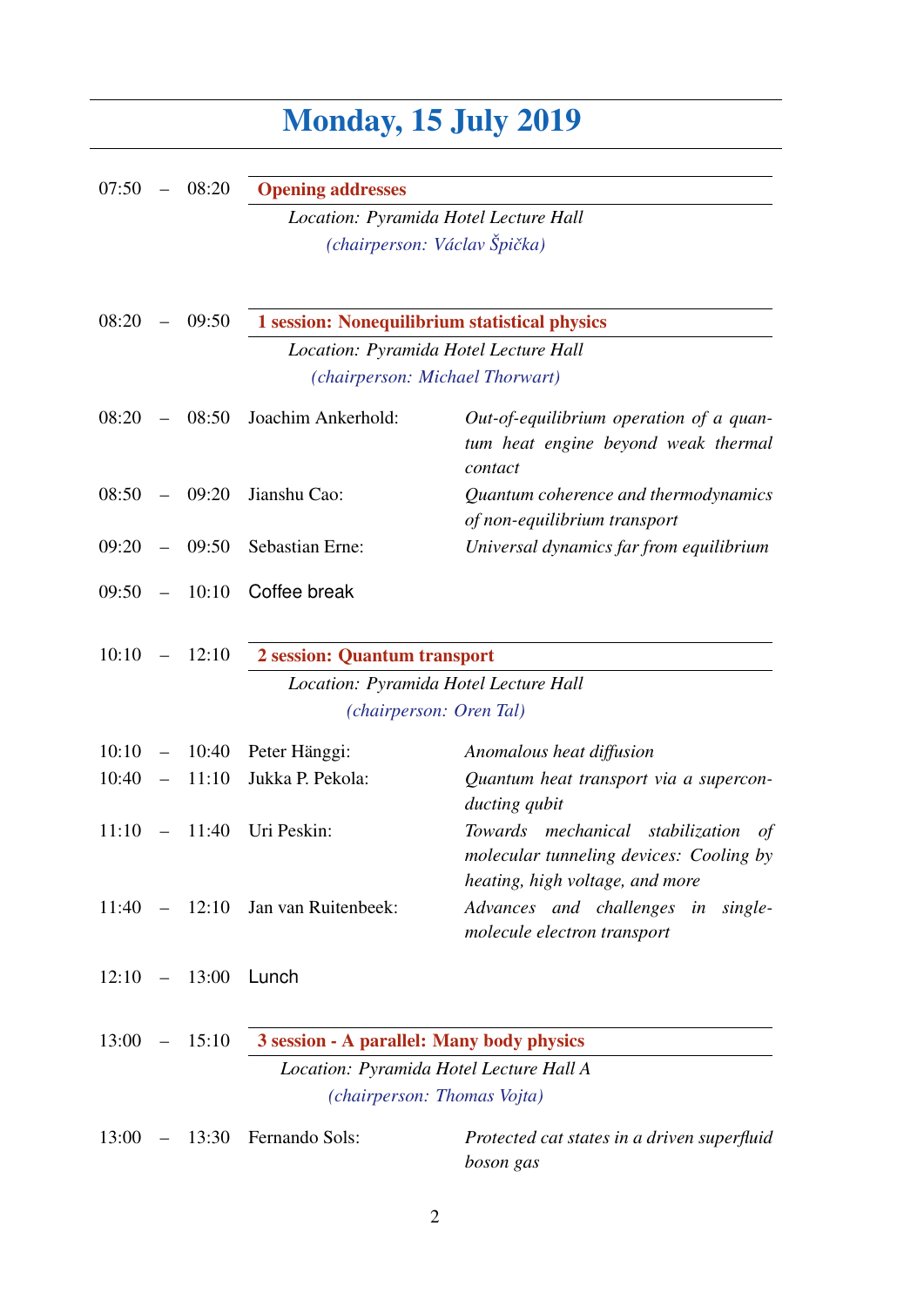| 13:30 | $\frac{1}{2}$     | 14:00           | Lea Santos:                                                                  | Thouless and relaxation time scales in<br>many-body quantum systems                                                          |
|-------|-------------------|-----------------|------------------------------------------------------------------------------|------------------------------------------------------------------------------------------------------------------------------|
|       |                   | $14:00 - 14:30$ | Holger Fehske:                                                               | Exotic criticality and symmetry-protected<br>topological states in dimerised fermion,<br>boson and spin chain models         |
| 14:30 | $-$               | 14:50           | Boris V. Fine:                                                               | Many-body dynamic localization effect in<br>periodically driven finite clusters of spins<br>1/2 without disorder             |
| 14:50 |                   | $-15:10$        | <b>Sylvain Nascimbene:</b>                                                   | Synthetic Landau levels with atomic dys-<br>prosium                                                                          |
| 13:00 |                   | 15:10           |                                                                              | 3 session - B parallel: Quantum transport, tunneling                                                                         |
|       |                   |                 | Location: Pyramida Hotel Lecture Hall B<br>(chairperson: Juan Carlos Cuevas) |                                                                                                                              |
| 13:00 | $\qquad \qquad -$ | 13:30           | Oren Tal:                                                                    | Electronic noise due to temperature dif-<br>ferences across nanoscale conductors:<br>Beyond standard thermal and shot noises |
| 13:30 | $\sim$            | 14:00           | Alfredo Levy Yeyati:                                                         | Revealing the fine structure of Andreev<br>levels in hybrid nanowires                                                        |
|       |                   | $14:00 - 14:30$ | Alessandro Braggio:                                                          | Cooper pair entanglement manipulation<br>in hybrid topological Josephson junctions                                           |
| 14:30 | $\sim$            | 14:50           | Efrat Shimshoni:                                                             | Quantum thermal Hall effect of chiral<br>spinons in a Kagome strip                                                           |
| 14:50 | $-$               | 15:10           | Mauro Antezza:                                                               | Giant interatomic energy-transport am-<br>plification with nonreciprocal photonic<br>topological insulators                  |
| 13:00 |                   | 15:10           |                                                                              | 3 session - C parallel: General physics, quantum chemistry                                                                   |
|       |                   |                 | Location: Pyramida Hotel Lecture Hall C<br>(chairperson: Jianshu Cao)        |                                                                                                                              |
| 13:00 |                   | 13:30           | Armin Shayeghi:                                                              | Quantum-assisted molecule metrology                                                                                          |
| 13:30 |                   | 14:00           | Daniel Neuhauser:                                                            | $GWO$ for $>$ 10K electrons: Stochastic GW                                                                                   |
| 14:00 | $\sim$ $-$        | 14:30           | Hans A. Schuessler:                                                          | Touching horizons with lasers                                                                                                |
| 14:30 | $\equiv$          | 14:50           | Yutaka Shikano:                                                              | Statistical cost of interactive quantum<br>phase estimation in quantum chemistry                                             |
| 14:50 | $\qquad \qquad =$ | 15:10           | Lawrence S. Schulman:                                                        | Decoherence and the size of a wave<br>packet                                                                                 |
|       |                   |                 |                                                                              |                                                                                                                              |

13:00 – 15:10 3 session - D parallel: Biophysics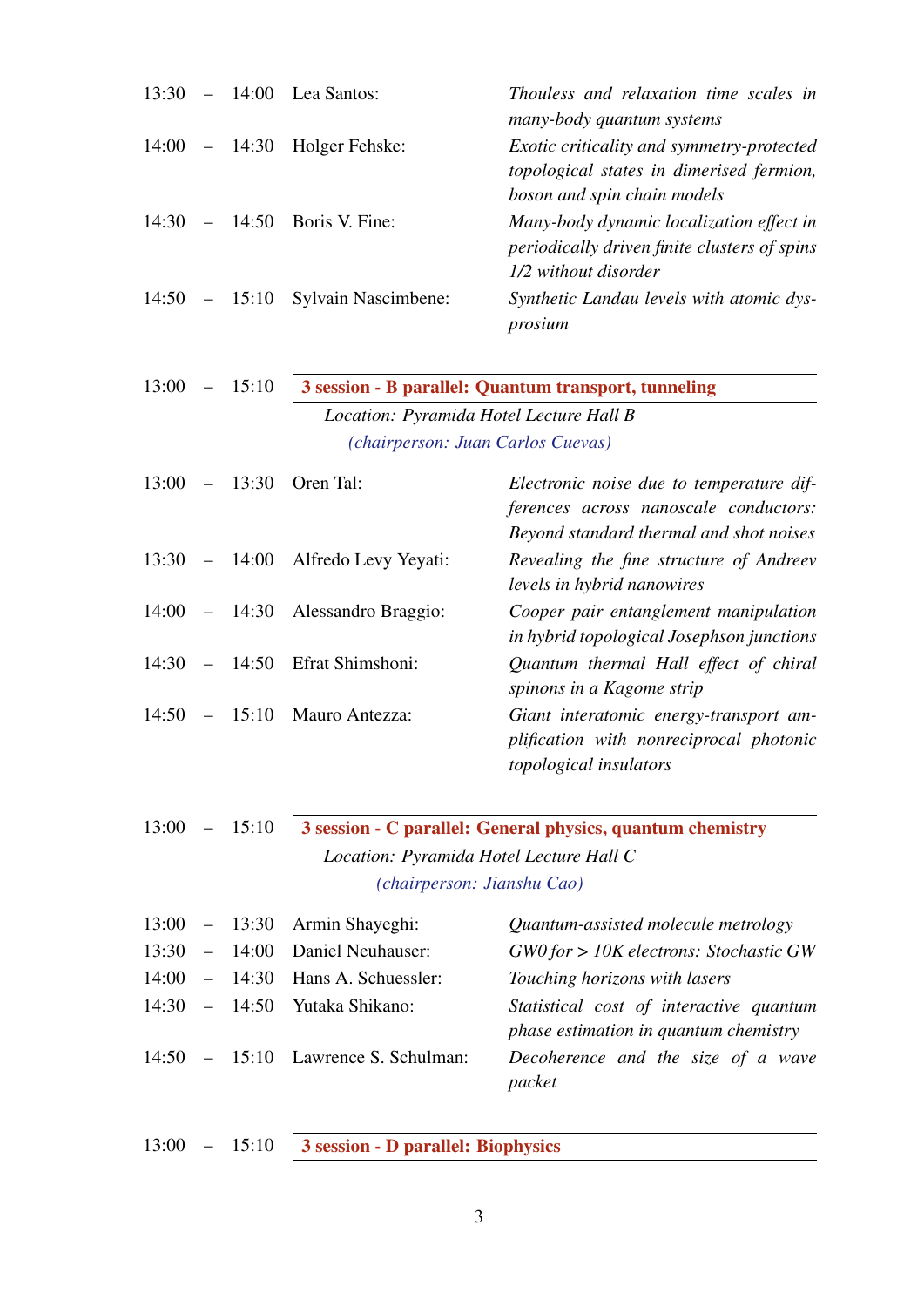#### *Location: Pyramida Hotel Lecture Hall D (chairperson: Shmuel Gurvitz )*

| 13:00 |                          |                 | - 13:30 Stefan Klumpp:                                     | Propulsion and fluctuations in magneto-<br>tactic bacteria                                                           |
|-------|--------------------------|-----------------|------------------------------------------------------------|----------------------------------------------------------------------------------------------------------------------|
| 13:30 |                          | $-14:00$        | Philip Hemmer:                                             | Nanodiamonds and nanophosphors for<br>quantum enhanced bio-sensing                                                   |
| 14:00 |                          | $-14:30$        | Marcelo Lozada-Cassou:                                     | Violation of the local electroneutral-<br>ity condition in an inhomogeneous<br>macroions solution                    |
| 14:30 |                          | $-14:50$        | Lev Mourokh:                                               | Physical models of proton-pumping com-<br>plexes in mitochondria membranes                                           |
| 14:50 | $\equiv$                 | 15:10           | Jiří J. Mareš:                                             | The possible role of extracellular tissue in<br>biological neural networks                                           |
| 15:10 |                          | $-15:30$        | Coffee break                                               |                                                                                                                      |
| 15:30 | $\sim$                   | 18:00           | <b>4 session: Light matter interaction</b>                 |                                                                                                                      |
|       |                          |                 | (chairperson: Warwick Bowen)                               |                                                                                                                      |
| 15:30 | $\equiv$                 | 16:00           | Edward S. Fry:                                             | A diffuse reflecting material for optical<br>studies                                                                 |
| 16:00 | $\sim$                   | 16:30           | Ortwin Hess:                                               | Ultrafast quantum nanophotonics: From<br>nanoplasmonic strong coupling to quan-<br>tum chaos in semiconductor lasers |
| 16:30 | $\overline{\phantom{m}}$ | 17:00           | Dirk Bouwmeester:                                          | Rare earth and DNA nanophotonics                                                                                     |
| 17:00 | $\overline{\phantom{m}}$ | 17:30           | <b>Michael Thorwart:</b>                                   | Nonequilibrium quantum phase transi-<br>tions in a hybrid atom-optomechanical<br>system                              |
| 17:30 | $\qquad \qquad -$        | 18:00           | Norbert Kroo:                                              | Surface plasmon assisted room tempera-<br>ture Cooper pair formation in gold films                                   |
|       |                          |                 | 18:00 - 19:00 Free time and transfer to Wallenstein Palace |                                                                                                                      |
|       |                          | $19:00 - 22:00$ | <b>Welcome party</b>                                       |                                                                                                                      |
|       |                          |                 | Location: Wallenstein Palace and its Garden                |                                                                                                                      |
|       |                          | $19:00 - 19:30$ | Opening                                                    |                                                                                                                      |

19:30 – 22:00 Welcome party in the Wallenstein Palace Garden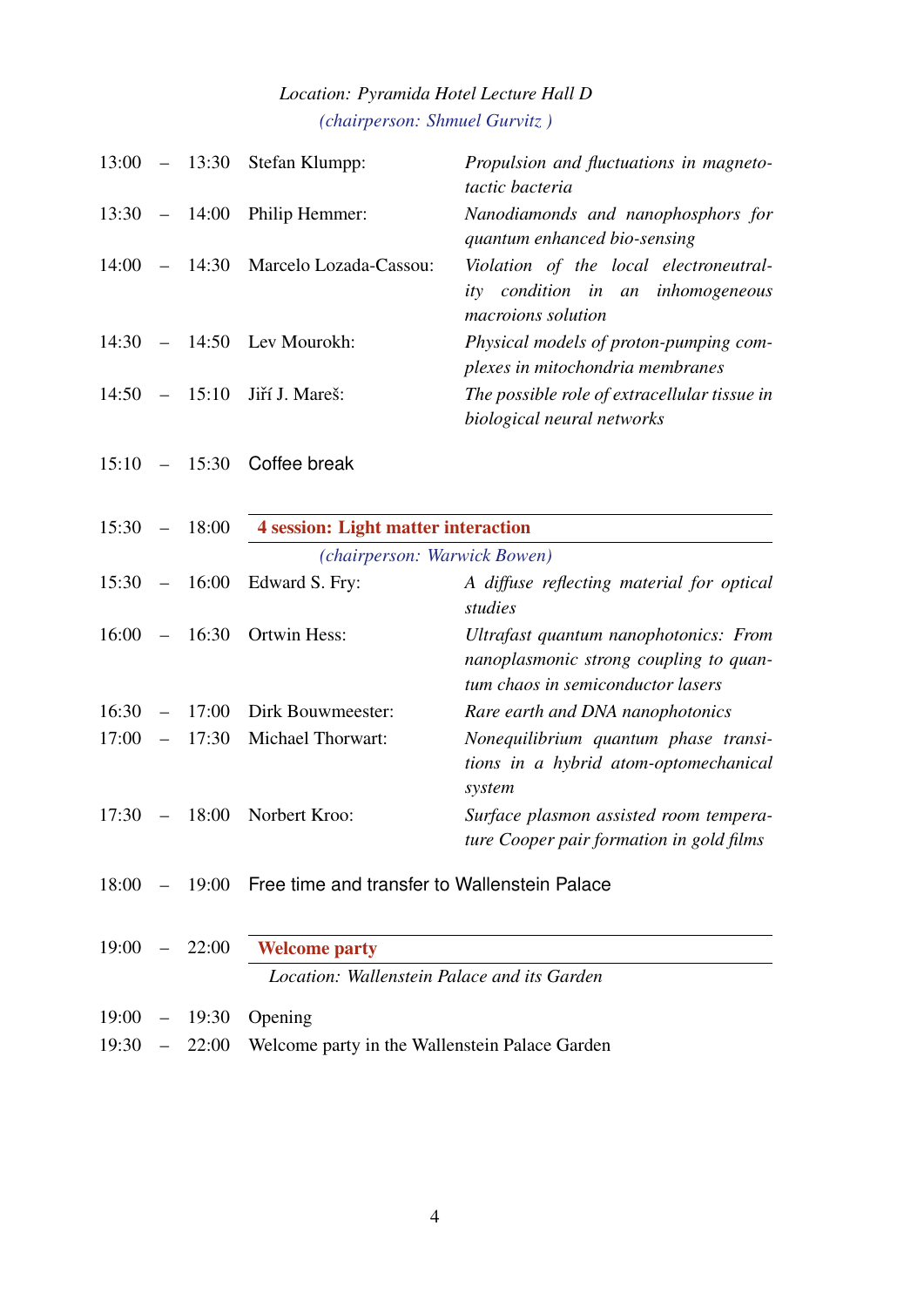## Tuesday, 16 July 2019

| 07:50 | $\overline{\phantom{a}}$ | 09:50    | 1 session: Physics of quantum information |                                                                                                                                                   |
|-------|--------------------------|----------|-------------------------------------------|---------------------------------------------------------------------------------------------------------------------------------------------------|
|       |                          |          | Location: Pyramida Hotel Lecture Hall     |                                                                                                                                                   |
|       |                          |          | (chairperson: Andrew White)               |                                                                                                                                                   |
| 07:50 |                          | $-08:20$ | Yuval Gefen:                              | Weak measurement induced geometric<br>phase: A topological transition                                                                             |
| 08:20 |                          | $-08:50$ | Giuseppe Falci:                           | Adiabatic quantum operations in systems<br>of ultrastrongly coupled matter and radi-<br>ation                                                     |
| 08:50 | $\equiv$                 | 09:20    | Mikko Möttönen:                           | Fast measurement and initialization of su-<br>perconducting qubits                                                                                |
| 09:20 | $\overline{\phantom{m}}$ | 09:50    | Paul G. Kwiat:                            | Investigations of quantum superadditivity                                                                                                         |
| 09:50 | $\equiv$                 | 10:10    | Coffee break                              |                                                                                                                                                   |
| 10:10 |                          | 12:10    | 2 session: Foundations of quantum physics |                                                                                                                                                   |
|       |                          |          | Location: Pyramida Hotel Lecture Hall     |                                                                                                                                                   |
|       |                          |          | (chairperson: Ana María Cetto)            |                                                                                                                                                   |
| 10:10 | $\overline{\phantom{0}}$ | 10:40    | <b>Wolfgang Belzig:</b>                   | Is energy conserved when nobody looks?                                                                                                            |
| 10:40 | $\equiv$                 | 11:10    | Nicolas R. Gisin:                         | Non-locality in quantum networks                                                                                                                  |
| 11:10 | $\overline{\phantom{m}}$ | 11:40    | Jens Eisert:                              | Quantum field simulators: How they<br>evolve in time, how they can be read out,<br>and in what way they may realize quan-<br>tum thermal machines |
| 11:40 |                          | $-12:10$ | Andrew N. Jordan:                         | Quantum measurement engines                                                                                                                       |
|       |                          |          | $12:10 - 13:00$ Lunch                     |                                                                                                                                                   |
| 13:00 |                          | 15:00    |                                           | 3 session - A parallel: Molecular junctions, tunneling                                                                                            |
|       |                          |          | Location: Pyramida Hotel Lecture Hall A   |                                                                                                                                                   |
|       |                          |          | (chairperson: Alessandro Braggio)         |                                                                                                                                                   |
| 13:00 |                          | 13:30    | Juan Carlos Cuevas:                       | Peltier cooling in molecular junctions                                                                                                            |
| 13:30 | $\qquad \qquad -$        | 14:00    | Thierry Martin:                           | Finite frequency noise in a normal metal<br>- topological superconductor junction                                                                 |
| 14:00 |                          | 14:20    | David Sanchez:                            | How to distinguish between interacting<br>and noninteracting molecules in tunnel<br>junctions                                                     |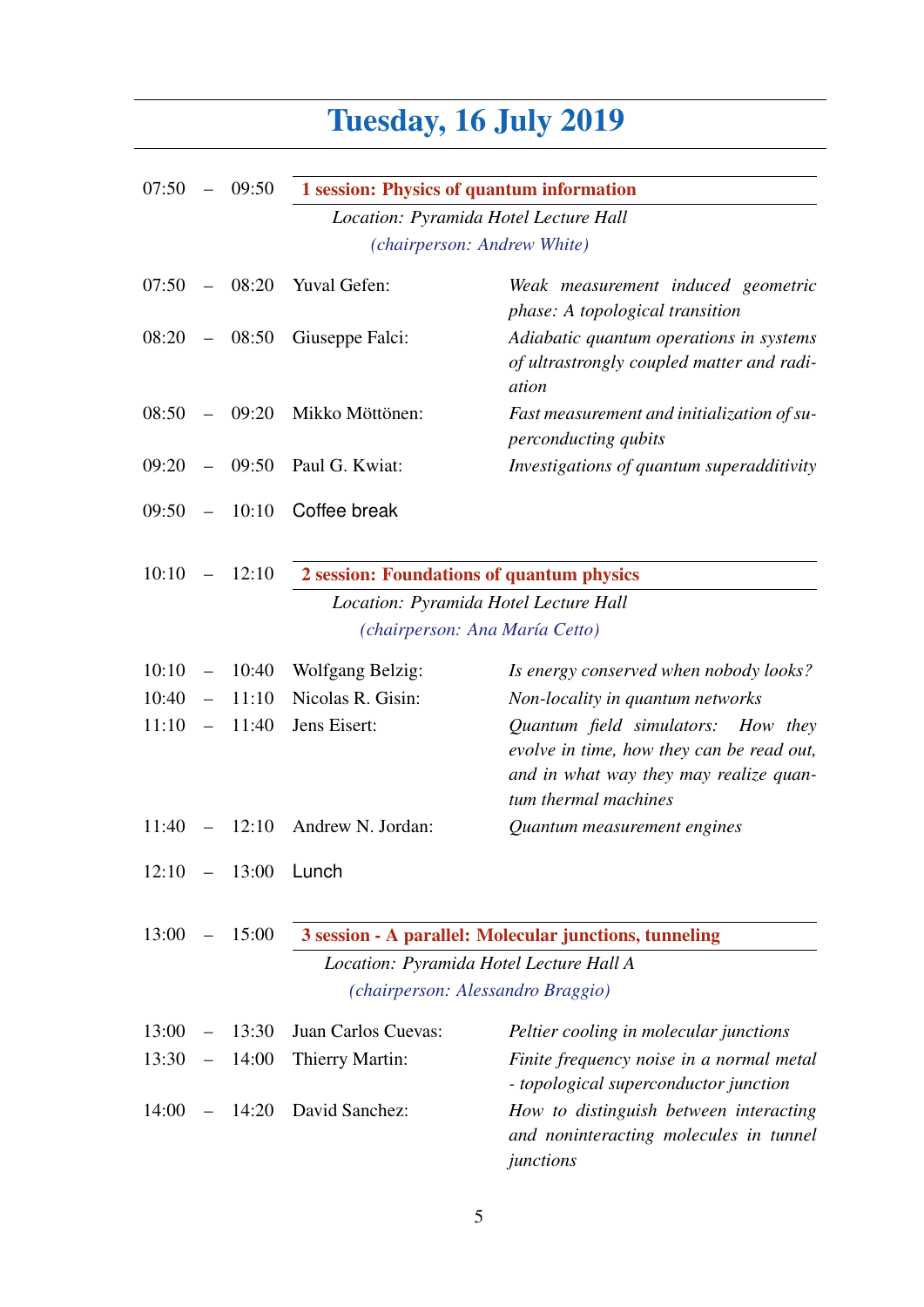|  | $14:20 - 14:40$ Kristen Kaasbjerg:  | Fluctuation-driven Coulomb drag in in-<br><i>teracting quantum dot systems</i> |
|--|-------------------------------------|--------------------------------------------------------------------------------|
|  | $14:40 - 15:00$ Thibaut Jonckheere: | Giant shot noise from Majorana zero<br>modes in topological trijunctions       |

|  | $13:00 - 15:00$ | 3 session - B parallel: Thermodynamics, general physics |
|--|-----------------|---------------------------------------------------------|
|  |                 | Location: Pyramida Hotel Lecture Hall B                 |
|  |                 | <i>(chairperson: Saar Rahav)</i>                        |

| 13:00 |  | $-$ 13:30 Thomas Schmidt:        | A bath with a memory: Initial states in<br>quantum thermodynamics                                                    |
|-------|--|----------------------------------|----------------------------------------------------------------------------------------------------------------------|
| 13:30 |  | - 14:00 Friedemann Queisser:     | Dynamically assisted nuclear fusion                                                                                  |
|       |  | 14:00 - 14:20 Peter D. Keefe:    | Second law implications of the size de-<br>pendency in the adiabatic phase transi-<br>tion of Type I superconductors |
|       |  | 14:20 - 14:40 Daniel P. Sheehan: | Supradegeneracy, thermophotovoltaics,<br>and the second law of thermodynamics                                        |
|       |  | $14:40 - 15:00$ Denys I. Bondar: | Towards a resolution of the Riemann hy-<br>pothesis via quantum control                                              |

|  | $13:00 - 15:00$ | 3 session - C parallel: General physics |  |
|--|-----------------|-----------------------------------------|--|
|  |                 | Location: Pyramida Hotel Lecture Hall C |  |
|  |                 | (chairperson: Andrei Khrennikov)        |  |

| 13:00 |          | - 13:30 Ehtibar N. Dzhafarov: | Measures of contextuality and non-<br>contextuality                                                                |
|-------|----------|-------------------------------|--------------------------------------------------------------------------------------------------------------------|
| 13:30 | $-14:00$ | Gary G. Rozenman:             | Utilization of surface gravity water waves<br>for the observation of quantum mechani-<br>cal and optical phenomena |
| 14(0) | $-14:20$ | <b>Fabrizio Piacentini:</b>   | Quantum optical simulation of entangled<br>particles near open time-like curves                                    |
| 14:20 | $-14:40$ | Roland E. Allen:              | Black hole entropy, the black hole infor-<br>mation paradox, and time travel para-<br>doxes from a new perspective |
| 14:40 | 15:00    | Theo M. Nieuwenhuizen:        | The Standard Model of particle physics<br>with Diracian neutrino sector                                            |

13:00 – 15:00 3 session - D parallel: Many body physics *Location: Pyramida Hotel Lecture Hall D (chairperson: Efrat Shimshoni)*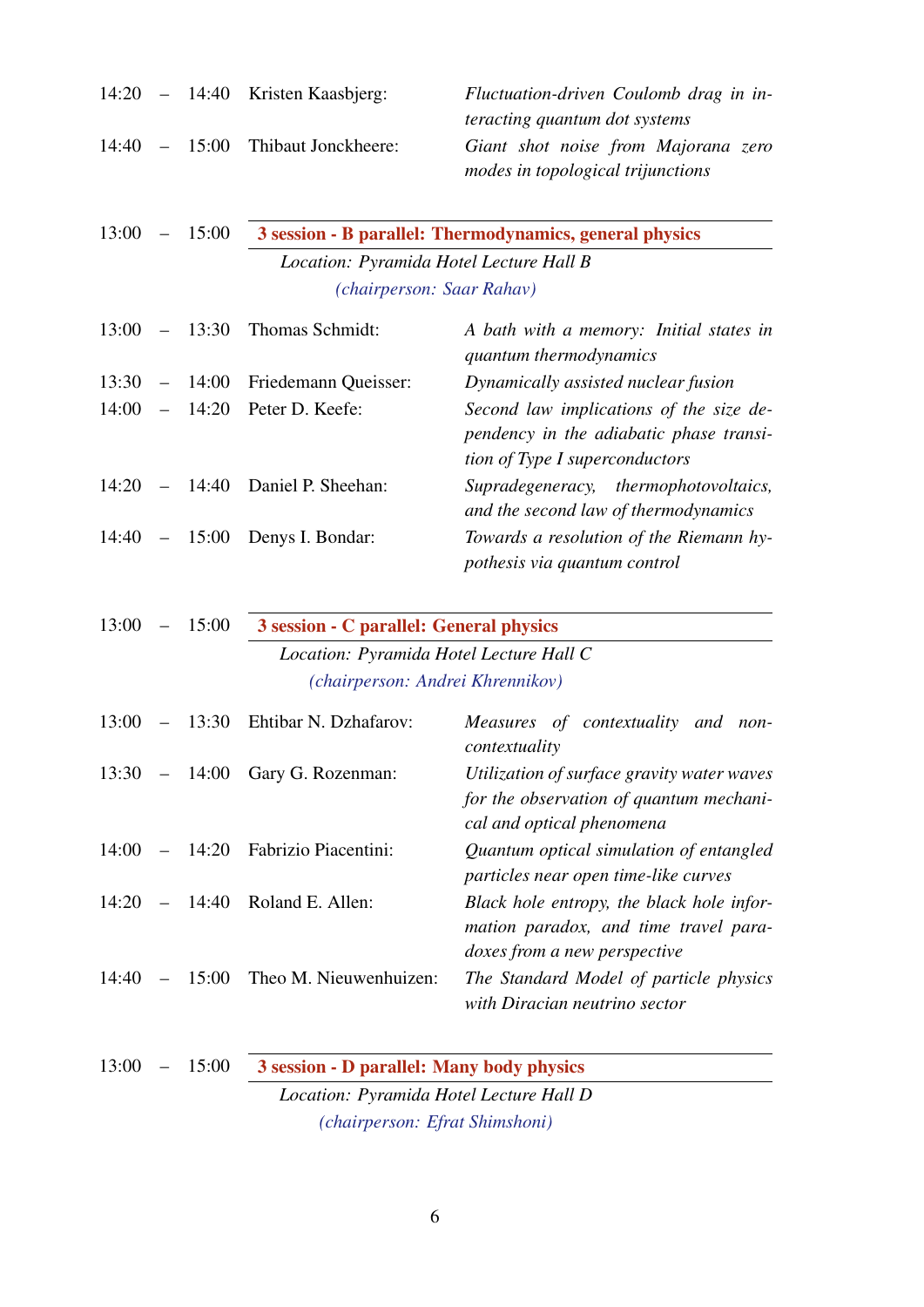|       |                 | $13:00 - 13:30$ Matteo Brunelli:              | Conditional dynamics of optomechanical<br>back-action evading measurements                                         |
|-------|-----------------|-----------------------------------------------|--------------------------------------------------------------------------------------------------------------------|
|       |                 | $13:30 - 14:00$ Jean Etesse:                  | Sub-second optical storage in an atomic<br>frequency comb memory using dynamical<br>decoupling                     |
|       |                 | 14:00 - 14:20 Fabio Taddei:                   | Failure of conductance quantization in<br>two-dimensional topological insulators<br>due to non-magnetic impurities |
|       |                 | 14:20 - 14:40 Dirk Semkat:                    | Electron-hole plasma influence on band<br>edge and Rydberg exciton lines in cuprous<br>oxide                       |
|       |                 | $14:40 - 15:00$ Gergely Zarand:               | Universal scaling of quantum geometric<br>tensor in disordered metals                                              |
|       |                 | $15:00 - 15:20$ Coffee break                  |                                                                                                                    |
|       | $15:20 - 16:40$ |                                               | 4 session - A parallel: Quantum thermodynamics                                                                     |
|       |                 |                                               | Location: Pyramida Hotel Lecture Hall B                                                                            |
|       |                 |                                               | (chairperson: Saar Rahav)                                                                                          |
|       |                 | $15:20 - 15:50$ Kater Murch:                  | Exploring quantum thermodynamics with<br>superconducting qubits                                                    |
|       | $15:50 - 16:20$ | Eric Lutz:                                    | Quantum fluctuation theorems beyond<br>two-point measurements                                                      |
|       |                 | $16:20 - 16:40$ Wei-Min Zhang:                | Quantum thermodynamics of single par-<br>ticle systems                                                             |
|       | $15:20 - 16:40$ | <b>4 session - B parallel: Quantum optics</b> |                                                                                                                    |
|       |                 |                                               | Location: Pyramida Hotel Lecture Hall C                                                                            |
|       |                 |                                               | (chairperson: Edward Fry)                                                                                          |
| 15:20 |                 | - 15:50 Alexei V. Sokolov:                    | Coherent Raman spectroscopy:<br>From<br>stand-off detection to nano-sensing                                        |
|       |                 | $15:50 - 16:20$ Yuri Rostovtsev:              | Excited quantum coherence: From plas-<br>monically induced transparency to quan-<br>tum correlation                |
|       |                 | 16:20 - 16:40 Sebastien Gleyzes:              | Optimal control for quantum metrology                                                                              |
| 15:20 | $-16:40$        |                                               | 4 session - C parallel: Physics of quantum information                                                             |
|       |                 |                                               | Location: Pyramida Hotel Lecture Hall D                                                                            |
|       |                 |                                               | (chairperson: Jean Etesse)                                                                                         |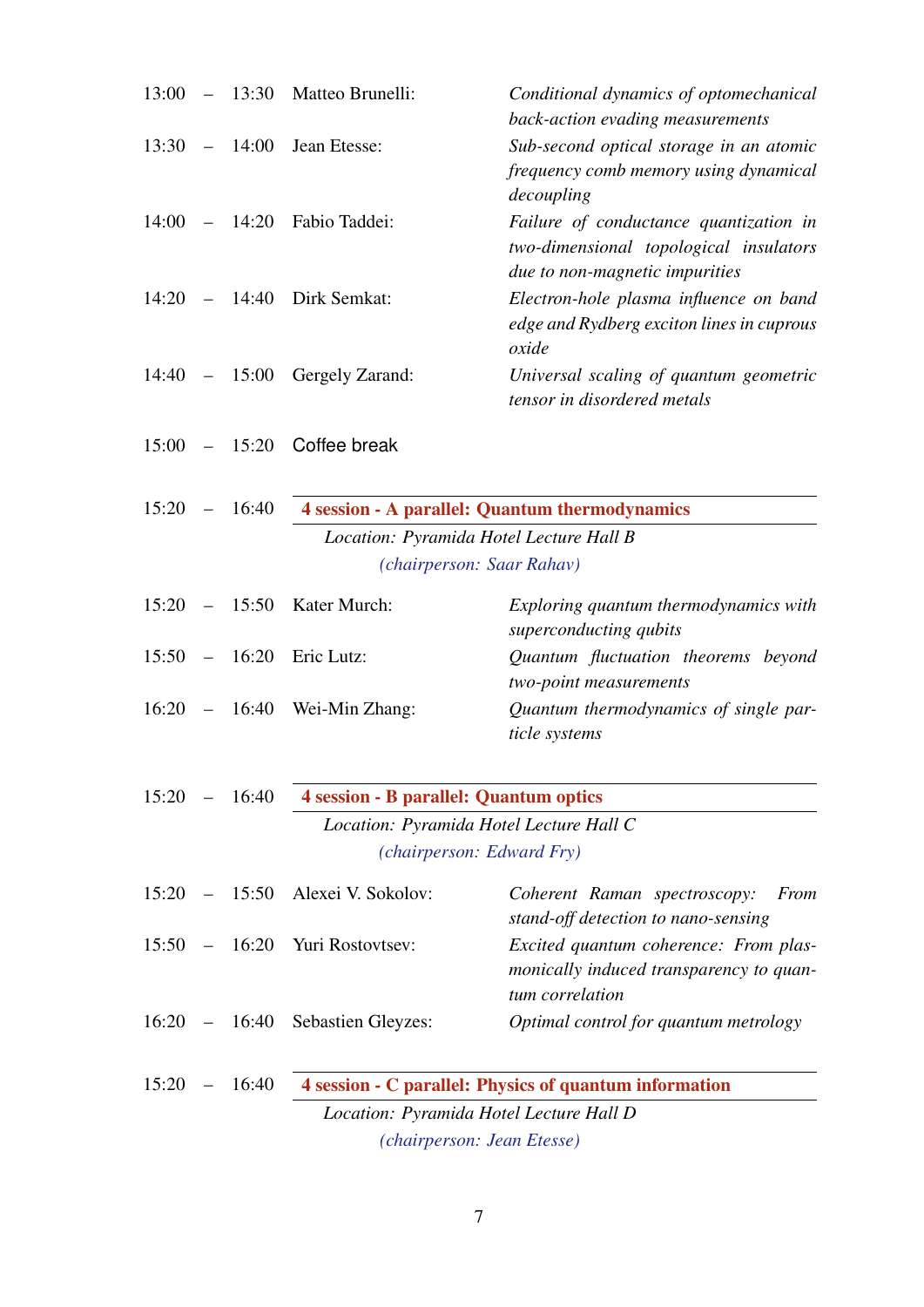|       |                          |                 | $15:20 - 15:50$ Andrew N. Cleland:               | Surface acoustic wave phonons: Quan-<br>tum control and quantum state transfer |
|-------|--------------------------|-----------------|--------------------------------------------------|--------------------------------------------------------------------------------|
|       |                          | $15:50 - 16:20$ | Amir H. Safavi-Naeini:                           | Making hybrid quantum systems on a chip                                        |
|       |                          | $16:20 - 16:40$ | Eytan Katzav:                                    | Distances in random networks - recent re-<br>sults                             |
| 16:40 |                          | $-18:40$        | <b>Poster session and refreshment</b>            |                                                                                |
|       |                          |                 | Location: Pyramida Hotel - first floor           |                                                                                |
|       |                          | $18:40 - 19:00$ | <b>Break</b>                                     |                                                                                |
| 19:00 |                          | $-22:00$        |                                                  | <b>Evening session: Public lecture of William Phillips and concert</b>         |
|       |                          |                 | Location: Pyramida Hotel Lecture Hall            |                                                                                |
|       |                          |                 | (chairperson: Václav Špička, Peter Keefe)        |                                                                                |
| 19:00 |                          | $-19:15$        | Music introduction and opening address           |                                                                                |
| 19:15 |                          | $-20:30$        | Public lecture                                   |                                                                                |
|       |                          | $19:15 - 20:15$ | <b>William D. Phillips:</b>                      | Time, Einstein and the coolest stuff in<br>the universe                        |
| 20:15 |                          | $-20:30$        | Discussion after the lecture of William Phillips |                                                                                |
| 20:30 | $\overline{\phantom{0}}$ | 20:45           | <b>Break</b>                                     |                                                                                |
|       |                          | $20:45 - 22:00$ | <b>Concert of classical music</b>                |                                                                                |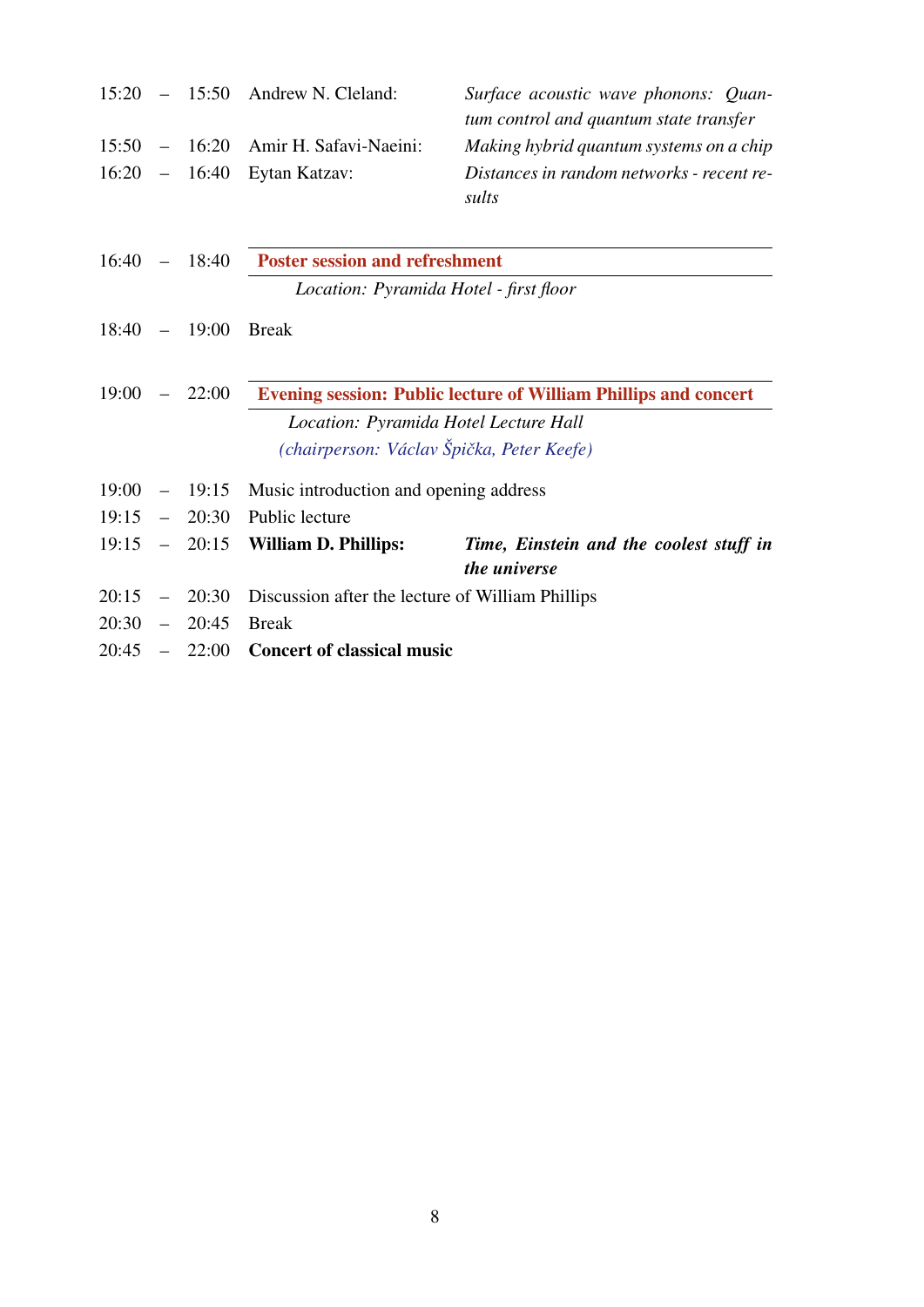# Wednesday, 17 July 2019

| 07:50 | $-$                      | 09:50    | 1 session: Thermodynamics and foundations of quantum physics |                                                                                                                    |
|-------|--------------------------|----------|--------------------------------------------------------------|--------------------------------------------------------------------------------------------------------------------|
|       |                          |          |                                                              | Location: Pyramida Hotel Lecture Hall                                                                              |
|       |                          |          |                                                              | (chairperson: Eric Lutz)                                                                                           |
| 07:50 |                          | 08:20    | Udo Seifert:                                                 | The inevitable cost of precision                                                                                   |
| 08:20 | $\equiv$                 | 08:50    | Abraham Nitzan:                                              | Thermodynamics of strongly coupled<br>driven quantum systems                                                       |
| 08:50 | $\overline{\phantom{m}}$ | 09:20    | Igor Dotsenko:                                               | Quantum themodynamics in cavity QED                                                                                |
| 09:20 | $\overline{\phantom{m}}$ | 09:50    | Marco Gramegna:                                              | A journey through quantum measurement<br>paradigms: From weak measurements to<br>protective measurements, and more |
| 09:50 |                          | $-10:10$ | Coffee break                                                 |                                                                                                                    |
| 10:10 | $\overline{\phantom{m}}$ | 12:10    |                                                              | 2 session - A parallel: Nonequilibrium statistical physics                                                         |
|       |                          |          |                                                              | Location: Pyramida Hotel Lecture Hall A                                                                            |
|       |                          |          |                                                              | (chairperson: James Freericks)                                                                                     |
| 10:10 | $\overline{\phantom{a}}$ | 10:40    | Michael Bonitz:                                              | Ultrafast dynamics of strongly correlated<br>finite fermion systems                                                |
| 10:40 | $\overline{\phantom{0}}$ | 11:10    | Claudio Verdozzi:                                            | Steering magnetic skyrmions with cur-<br>rents: A nonequilibrium Green's func-<br>tions approach                   |
| 11:10 |                          | $-11:40$ | Pawel Danielewicz:                                           | Nuclear slabs in terms of Green's func-<br>tions: Collective oscillations with short-<br>range correlations        |
| 11:40 |                          | $-12:10$ | Frithjof B. Anders:                                          | Theory of inelastic electron tunnel-<br>ing spectroscopy for probing correlated<br>many-body systems               |
| 10:10 | $-$                      | 12:10    |                                                              | 2 session - B parallel: Quantum thermodynamics                                                                     |
|       |                          |          |                                                              | Location: Pyramida Hotel Lecture Hall B                                                                            |
|       |                          |          |                                                              | (chairperson: Igor Dotsenko)                                                                                       |
| 10:10 |                          | 10:40    | Gershon Kurizki:                                             | Quantum thermodynamics under control                                                                               |
| 10:40 |                          | 11:10    | Saar Rahav:                                                  | Against the flow: A colloidal Maxwell's<br>demon                                                                   |
| 11:10 | $\qquad \qquad -$        | 11:40    | Rafael Sánchez:                                              | Non-equilibrium systems as demons                                                                                  |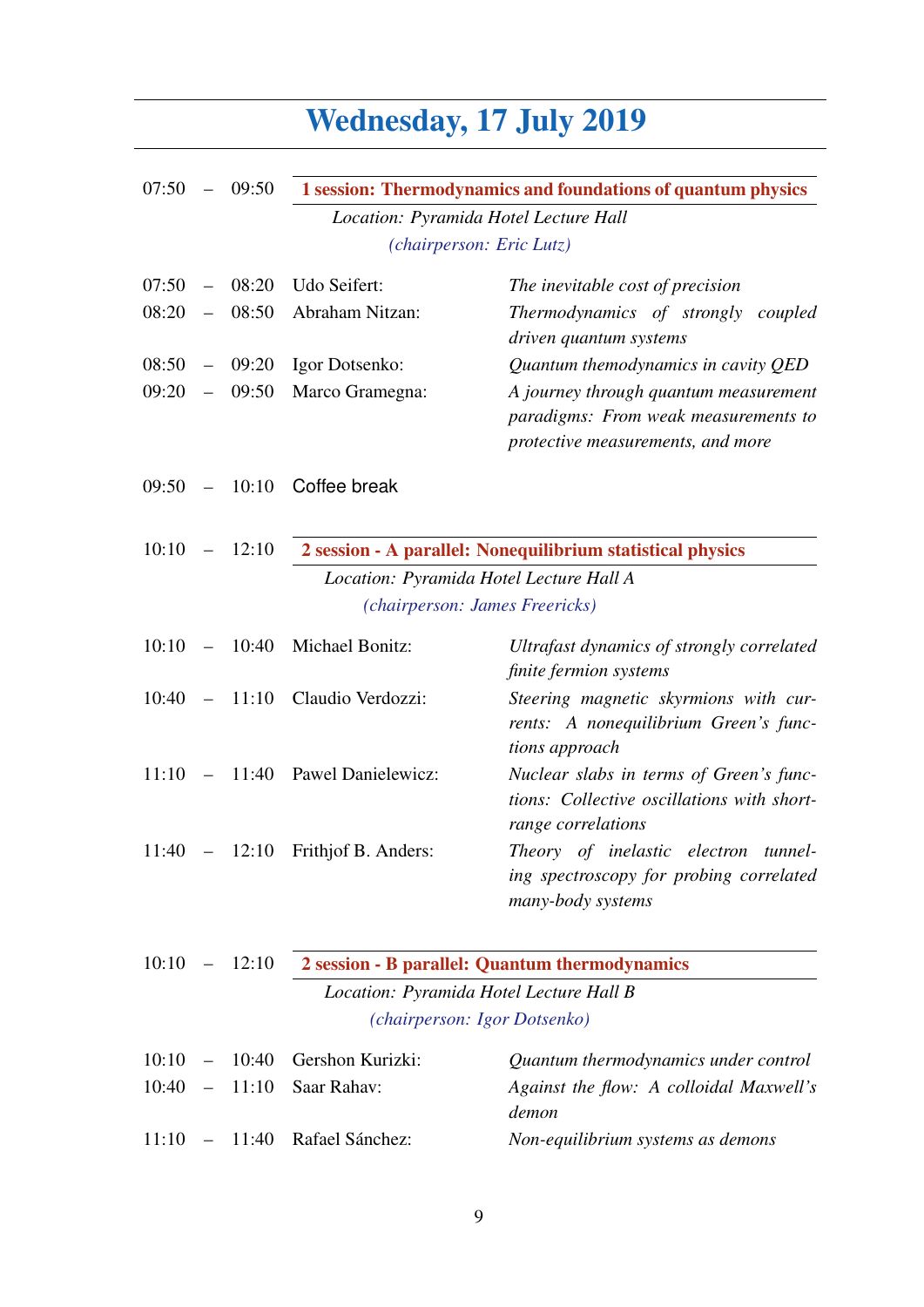11:40 – 12:10 Jerzy Łuczka : *Quantum analogue of energy equipartition theorem* 10:10 – 12:10 2 session - C parallel: Light matter interaction *Location: Pyramida Hotel Lecture Hall C (chairperson: Edward Fry)* 10:10 – 10:40 Evgenii Narimanov: *Ballistic metamaterials* 10:40 – 11:10 Radim Filip: *Quantum and stochastic physics of instable systems* 11:10 – 11:40 Janne Ruostekoski: *Open quantum dynamics of cooperatively coupled atoms and light* 11:40 – 12:10 Michele Governale: *Single-atom lasing in normalsuperconductor quantum dots* 10:10 – 12:10 2 session - D parallel: Physics of quantum information *Location: Pyramida Hotel Lecture Hall D (chairperson: Denis Vion)* 10:10 – 10:40 Thomas Walther: *Quantum key distribution in a telecom network* 10:40 – 11:10 Andrew G. White: *Communicating via ignorance & imaging via counting* 11:10 – 11:40 Mario Krenn: *On computer-inspired science* 11:40 – 12:10 Elisabetta Paladino: *Critical current 1/f noise in graphene Josephson junction* 12:10 – 13:00 Lunch 13:00 – 15:30 3 session - A parallel: Many body physics, Quantum transport *Location: Pyramida Hotel Lecture Hall A (chairperson: Jürgen Stockburger)* 13:00 – 13:30 Shmuel Gurvitz: *Directed particle flow at zero bias induced by random versus periodic drive* 13:30 – 14:00 Francesco Petruccione: *From unitary to open quantum walks* 14:00 – 14:30 Amir O. Caldeira: *Amplification of the diamagnetic response in small Hubbard rings* 14:30 – 14:50 Michael Ridley: *Numerically exact full counting statistics of the Anderson impurity model* 14:50 – 15:10 Peter Schmitteckert: *Learning DFT and inverse mean field theories*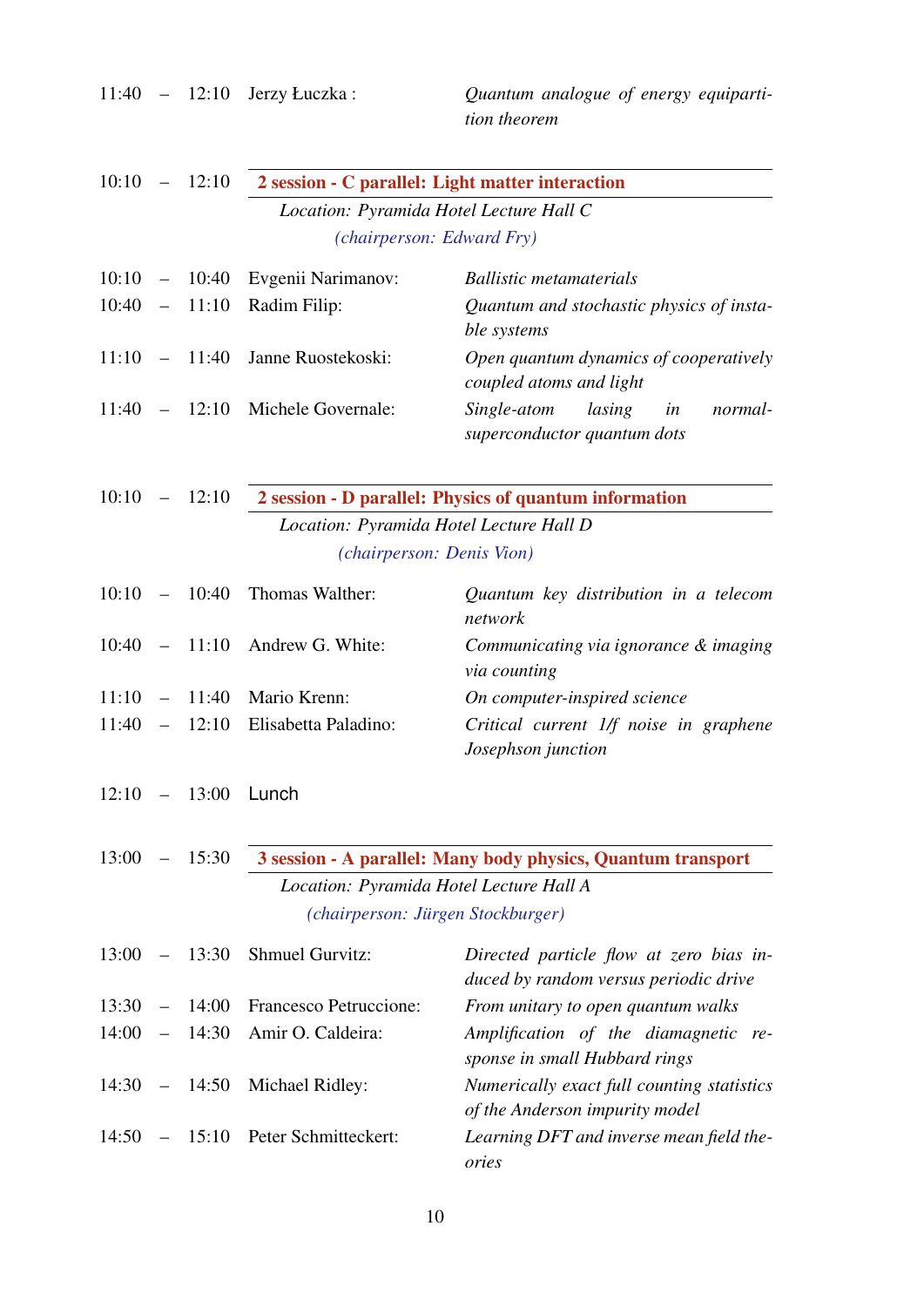|       |                 | 15:10 - 15:30 Yasuhiro Utsumi:             | Full-counting statistics of information<br>content and the optimum capacity                                  |
|-------|-----------------|--------------------------------------------|--------------------------------------------------------------------------------------------------------------|
| 13:00 | $-15:30$        |                                            | 3 session - B parallel: Quantum thermodynamics                                                               |
|       |                 | Location: Pyramida Hotel Lecture Hall B    |                                                                                                              |
|       |                 | (chairperson: Abraham Nitzan)              |                                                                                                              |
| 13:00 | $-13:30$        | Stefan Nimmrichter:                        | Quantum (thermo-)dynamics of randomly<br>probed systems                                                      |
|       | $13:30 - 14:00$ | Bei-Lok Hu:                                | Quantum thermodynamics from<br>the<br>nonequilibrium dynamics<br>of<br>open<br>systems                       |
|       | $14:00 - 14:30$ | Konstantin E. Dorfman:                     | Quantum heat engine with weak and<br>strong coupled baths                                                    |
|       |                 | 14:30 - 14:50 Hyunggyu Park:               | Coherence effect in a multi-level<br>quantum-dot heat engine                                                 |
|       | $14:50 - 15:10$ | Haitao Quan:                               | Path integral approach to quantum ther-<br>modynamics                                                        |
|       |                 | 15:10 - 15:30 Marti Perarnau-Llobet:       | Work fluctuations in slow processes:<br>Quantum signatures and optimal control                               |
| 13:00 | $-15:30$        | 3 session - C parallel: Topological states |                                                                                                              |
|       |                 | Location: Pyramida Hotel Lecture Hall C    |                                                                                                              |
|       |                 | (chairperson: Thomas Vojta)                |                                                                                                              |
| 13:00 | 13:30           | Gianluca Rastelli:                         | Decoherence and relaxation of topologi-<br>cal states in extended quantum Ising mod-<br>els                  |
|       |                 | 13:30 - 14:00 Pascal Simon:                | Topologically protected Majorana zero<br>modes around the edge of a magnetic<br>skyrmion                     |
|       |                 | 14:00 - 14:30 Andrei D. Zaikin:            | Topology-controlled macroscopic quan-<br>tum coherent effects in multi-terminal An-<br>dreev interferometers |
|       |                 | 14:30 - 14:50 Llorenç Serra:               | Conductance oscillations and magnetic<br>orbital effects with chiral Majorana<br>modes                       |
|       |                 | $14:50 - 15:10$ Jerome Rech:               | Minimal excitations in the fractional<br>quantum Hall regime                                                 |
|       |                 | $15:10 - 15:30$ Walter Hahn:               | Thermalization as an invisibility cloak for<br>fragile quantum superpositions                                |

11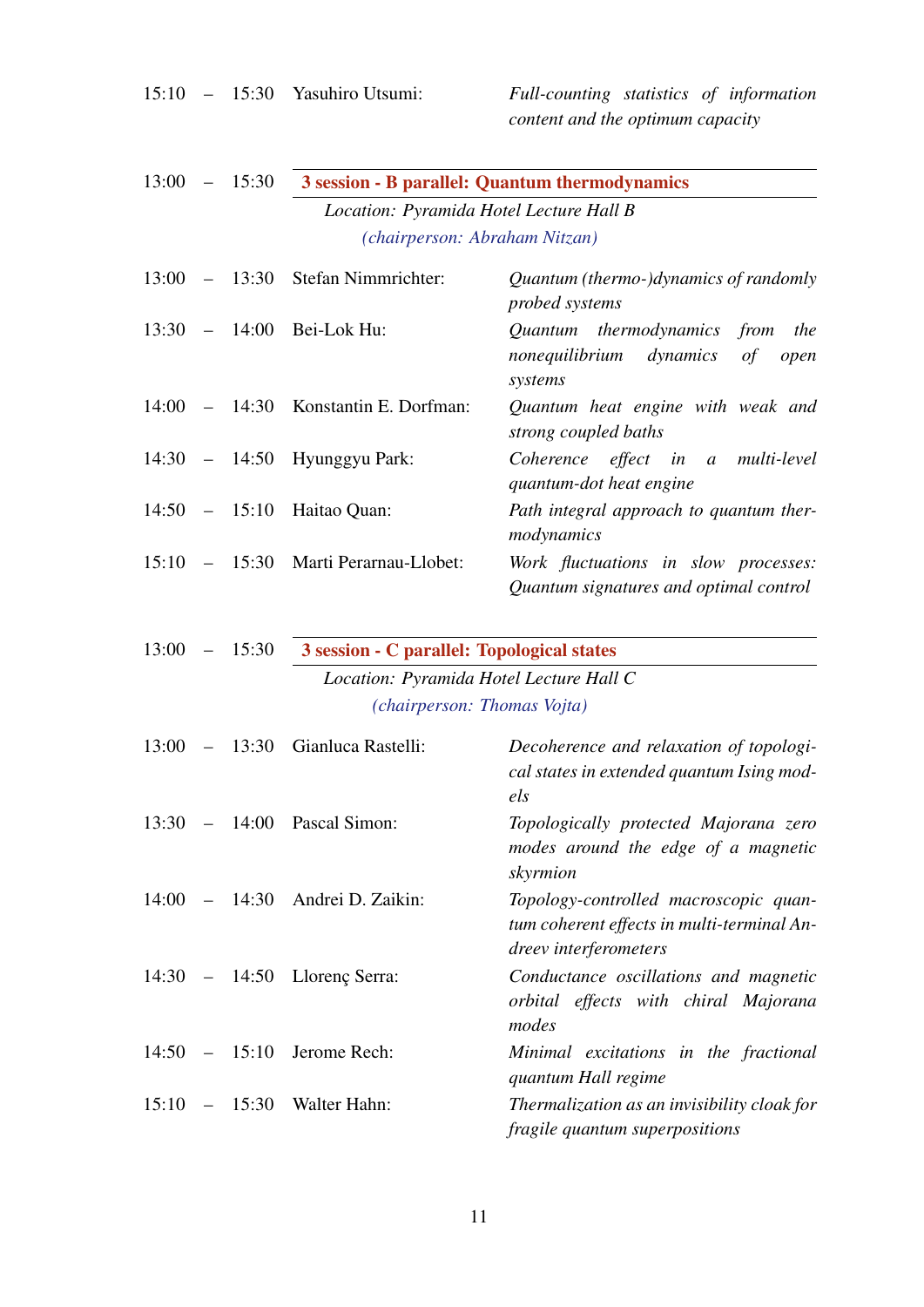| 13:00     |                          | 15:30           | 3 session - D parallel: Foundations of quantum physics |                                                                                                                                   |
|-----------|--------------------------|-----------------|--------------------------------------------------------|-----------------------------------------------------------------------------------------------------------------------------------|
|           |                          |                 |                                                        | Location: Pyramida Hotel Lecture Hall D                                                                                           |
|           |                          |                 |                                                        | (chairperson: Theo Nieuwenhuizen)                                                                                                 |
| 13:00     |                          | $-13:30$        | Arkady Plotnitsky:                                     | Something happened: The real, the vir-<br>tual, and the actual in quantum field the-<br>ory                                       |
| 13:30     |                          | $-14:00$        | Ana María Cetto:                                       | On the physical meaning of the spin pro-<br><i>jection</i> operator                                                               |
|           |                          | $14:00 - 14:30$ | Joan A. Vaccaro:                                       | The quantum theory of time: Sources of $T$<br>violation                                                                           |
| 14:30     | $\overline{\phantom{a}}$ | 14:50           | Bryan Dalton:                                          | Bell non-locality in macroscopic systems                                                                                          |
| 14:50     | $\equiv$                 | 15:10           | Andrei Khrennikov:                                     | Getting rid of the nonlocality nonsense:<br>Violation of the Bell's type inequalities as<br>a local expression of incompatibility |
| 15:10     |                          | $-15:30$        | Luis de la Peña:                                       | Strong entanglement criterion based on<br>momentum weak values                                                                    |
| 15:30     |                          | 17:00           | Free time and transfer to National House               |                                                                                                                                   |
| 17:00     |                          | 22:00           | terle and concert                                      | Evening session: Public lectures of Rainer Weiss, Wolfgang Ket-                                                                   |
|           |                          |                 |                                                        | Location: National House of Vinohrady - Mayakovsky Hall                                                                           |
|           |                          |                 |                                                        | (chairperson: Václav Špička, Wolfgang Schleich, Peter Keefe)                                                                      |
| 17:00     |                          | 17:15           | Music introduction and opening address                 |                                                                                                                                   |
| 17:15     | $-$                      | 18:30           | Public lecture                                         |                                                                                                                                   |
| 17:15     |                          | $-18:15$        | <b>Rainer Weiss:</b>                                   | The beginnings of gravitational wave as-<br>tronomy                                                                               |
| $18:15 -$ |                          | 18:30           | Discussion after the lecture of Rainer Weiss           |                                                                                                                                   |
| $18:30 -$ |                          | 19:00           | <b>Break</b>                                           |                                                                                                                                   |
| $19:00 -$ |                          | 20:15           | Public lecture                                         |                                                                                                                                   |
| 19:00     | $\sim$ $-$               | 20:00           | <b>Wolfgang Ketterle:</b>                              | Cooling close to absolute zero tempera-<br>ture: A recipe for discoveries                                                         |
| $20:00 -$ |                          | 20:15           | Discussion after the lecture of Wolfgang Ketterle      |                                                                                                                                   |
| 20:15     | $\overline{\phantom{a}}$ | 20:30           | <b>Break</b>                                           |                                                                                                                                   |
| $20:30 -$ |                          | 22:00           | <b>Concert of classical music</b>                      |                                                                                                                                   |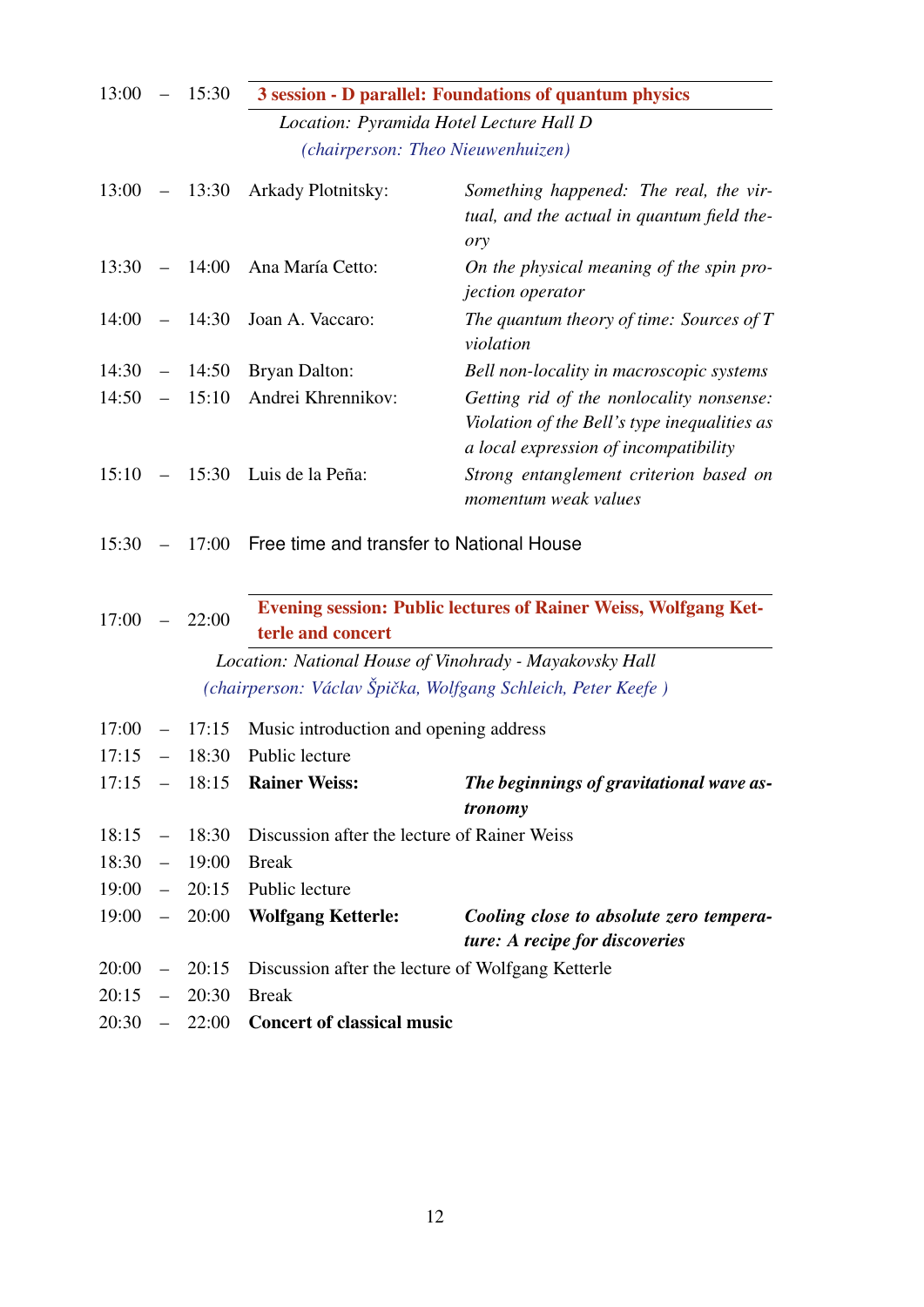# Thursday, 18 July 2019

| 07:50 |                          | 09:50           | 1 session: Quantum physics and gravitation |                                                                                                             |
|-------|--------------------------|-----------------|--------------------------------------------|-------------------------------------------------------------------------------------------------------------|
|       |                          |                 |                                            | Location: Pyramida Hotel Lecture Hall                                                                       |
|       |                          |                 |                                            | (chairperson: Michael Guidry)                                                                               |
| 07:50 | $\overline{\phantom{m}}$ | 08:20           | Wolfgang Schleich:                         | Quantum waves and gravity                                                                                   |
| 08:20 | $\overline{\phantom{m}}$ | 08:50           | <b>Ernst Rasel:</b>                        | Space-borne matter-wave interferences                                                                       |
| 08:50 | $\overline{\phantom{m}}$ | 09:20           | Hartmut Abele:                             | Gravity resonance spectroscopy and the<br>dark sector                                                       |
| 09:20 | $\sim$ $-$               | 09:50           | Hansjoerg Dittus:                          | Quantum technology on GNSS                                                                                  |
| 09:50 | $\sim$                   | 10:10           | Coffee break                               |                                                                                                             |
| 10:10 |                          | $-12:10$        | 2 session: General physics                 |                                                                                                             |
|       |                          |                 |                                            | Location: Pyramida Hotel Lecture Hall                                                                       |
|       |                          |                 |                                            | (chairperson: Wolfgang Schleich)                                                                            |
| 10:10 |                          | $-10:40$        | William D. Phillips:                       | The revolutionary changes to the Interna-<br>tional System of Units                                         |
|       |                          | $10:40 - 11:10$ | Wolfgang Ketterle:                         | Ultracold atoms as quantum simulators<br>for new materials – optical lattices and<br>synthetic gauge fields |
| 11:10 | $\equiv$                 | 11:40           | <b>Rainer Weiss:</b>                       | Quantum noise in LIGO                                                                                       |
| 11:40 | $\equiv$                 | 12:10           | Theodor W. Hänsch:                         | From the Lamb dip to the proton radius<br>puzzle                                                            |
| 12:10 |                          | 13:00           | Lunch                                      |                                                                                                             |
| 13:00 | $\qquad \qquad -$        | 14:30           | <b>3 session: Quantum optics</b>           |                                                                                                             |
|       |                          |                 |                                            | Location: Pyramida Hotel Lecture Hall                                                                       |
|       |                          |                 |                                            | (chairperson: Yuri Rostovtsev)                                                                              |
| 13:00 |                          | 13:30           | Thomas Udem:                               | Challenging QED with atomic hydrogen                                                                        |
| 13:30 | $\overline{\phantom{m}}$ | 14:00           | Olga Kocharovskaya:                        | Quantum optics with X-rays: Dynamical<br>control of resonant interaction                                    |
| 14:00 | $ \,$                    | 14:30           | Federico Capasso:                          | Metasurfaces: From flat optics to struc-<br>tured light                                                     |
| 14:30 |                          | 14:50           | <b>Break</b>                               |                                                                                                             |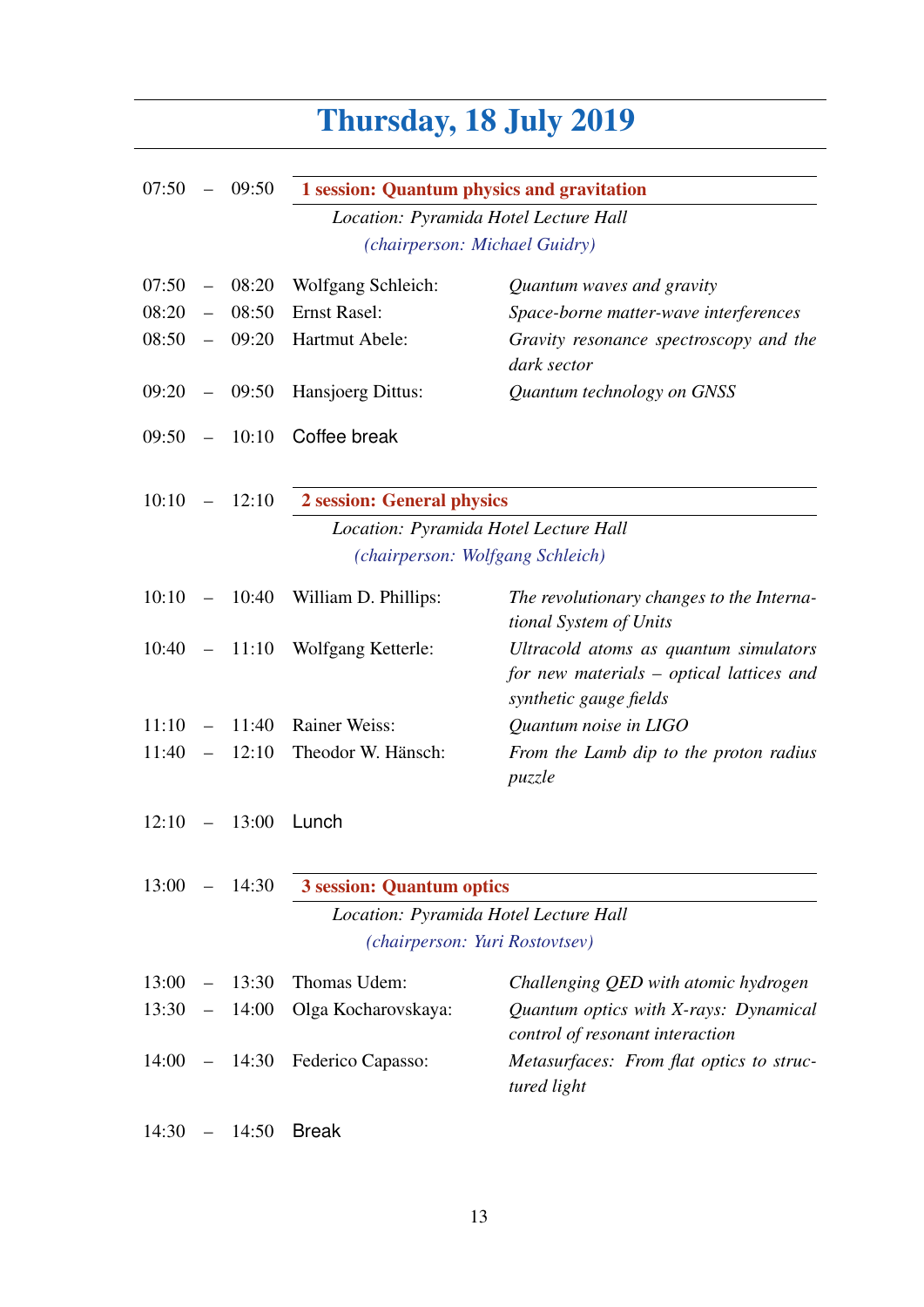| 14:50 |          | $-16:20$        | <b>4 session: Foundations of physics</b>        |                                                                     |
|-------|----------|-----------------|-------------------------------------------------|---------------------------------------------------------------------|
|       |          |                 | Location: Pyramida Hotel Lecture Hall           |                                                                     |
|       |          |                 | (chairperson: Andrew Jordan)                    |                                                                     |
|       |          |                 | $14:50 - 15:20$ Gerard 't Hooft:                | Constructing deterministic models for<br>quantum mechanical systems |
|       |          |                 | $15:20 - 15:50$ Stephen A. Fulling:             | Things we are still learning about uni-<br>form acceleration        |
|       |          | $15:50 - 16:20$ | Marlan O. Scully:                               | From Bose condensates to black holes:<br>Tribute to Bogoliubov      |
|       |          |                 | $16:20 - 16:40$ Cofee break                     |                                                                     |
| 16:40 |          | $-19:00$        | <b>Round table discussion</b>                   |                                                                     |
|       |          |                 | Location: Pyramida Hotel Lecture Hall           |                                                                     |
|       |          |                 | (chairperson: Václav Špička, Wolfgang Schleich) |                                                                     |
| 16:40 |          | $-17:00$        | Opening                                         |                                                                     |
| 17:00 | $\equiv$ | 17:30           | Tribute to Marlan Scully                        |                                                                     |
| 17:30 |          | $-19:00$        |                                                 | Disscusion: M. Scully, T. Hänsch, W. Ketterle, W. Phillips,         |
|       |          |                 | G. 't Hooft, R. Weiss, and others               |                                                                     |
| 19:00 |          |                 | $-20:00$ Transfer to St. Vitus Cathedral        |                                                                     |
| 20:00 |          | $-21:10$        | <b>Concert of classical music</b>               |                                                                     |
|       |          |                 | Location: Prague Castle - St. Vitus Cathedral   |                                                                     |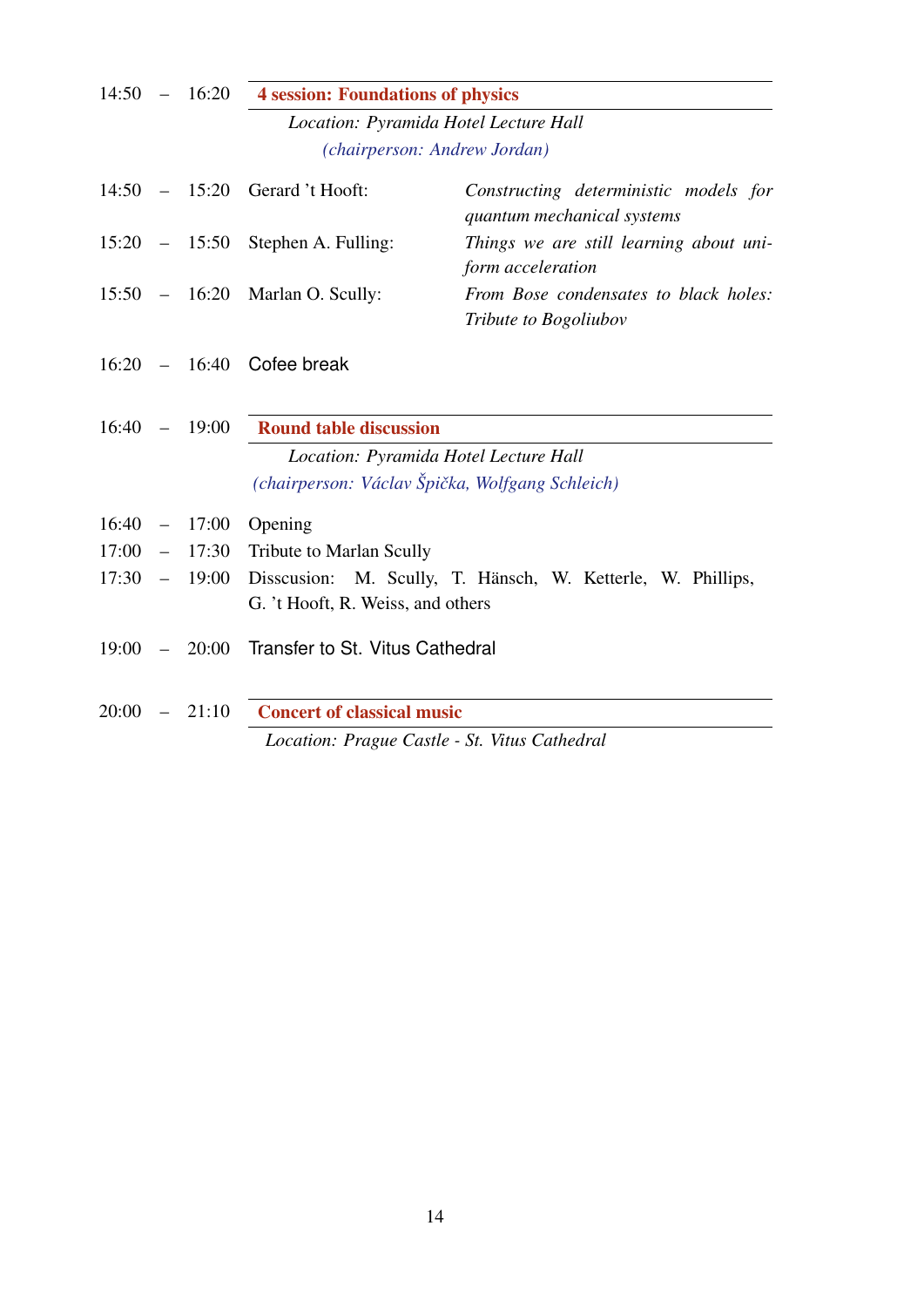#### Friday, 19 July 2019

| 07:50 |                          | 09:50    | 1 session: Cold atoms out of equilibrium       |                                                                                                          |
|-------|--------------------------|----------|------------------------------------------------|----------------------------------------------------------------------------------------------------------|
|       |                          |          |                                                | Location: Pyramida Hotel Lecture Hall                                                                    |
|       |                          |          |                                                | (chairperson: Wolfgang Ketterle)                                                                         |
| 07:50 | $\overline{\phantom{0}}$ | 08:20    | Yoram Alhassid:                                | Precision thermodynamics of the cold<br>atomic unitary Fermi gas                                         |
| 08:20 |                          | 08:50    | <b>Warwick Bowen:</b>                          | Vortex dynamics in a strongly interacting<br>two-dimensional superfluid                                  |
| 08:50 |                          | $-09:20$ | Vanderlei S. Bagnato:                          | Out of equilibrium BEC: The quantum<br>turbulence and characteristics                                    |
| 09:20 |                          | $-09:50$ | Aurel Bulgac:                                  | Real-time dynamics of fermionic superflu-<br>ids: From cold atoms, to nuclei and neu-<br>tron star crust |
| 09:50 | $\overline{\phantom{0}}$ | 10:10    | Coffee break                                   |                                                                                                          |
| 10:10 | $\overline{\phantom{0}}$ | 12:10    | 2 session - A parallel: Physics of superfluids |                                                                                                          |
|       |                          |          |                                                | Location: Pyramida Hotel Lecture Hall A                                                                  |
|       |                          |          |                                                | (chairperson: Vanderlei Bagnato)                                                                         |
| 10:10 | $\sim$ $-$               | 10:40    | Björn Sothmann:                                | <i>Odd-frequency</i><br>superconductivity<br>$re-$<br>vealed by thermopower                              |
| 10:40 |                          | 11:10    | Linda E. Reichl:                               | Local and nonlocal shot noise in high-Tc<br>superconducting nanowires                                    |
| 11:10 | $\overline{\phantom{a}}$ | 11:40    | Nir Navon:                                     | Scale invariance in a turbulent quantum<br>gas: Cascade front dynamics and non-<br>thermal steady states |
| 11:40 |                          |          | - 12:10 Frédéric Chevy:                        | The $2N+1$ body problem: An impurity im-<br>mersed in a strongly correlated fermionic<br>superfluid      |
| 10:10 |                          | 12:10    |                                                | 2 session - B parallel: Quantum phase transitions                                                        |
|       |                          |          |                                                | Location: Pyramida Hotel Lecture Hall B                                                                  |
|       |                          |          |                                                | (chairperson: Yoram Alhassid)                                                                            |
| 10:10 | $\equiv$                 | 10:40    | Sabine Andergassen:                            | Quantum phase transition with dissipa-<br>tive frustration                                               |
| 10:40 |                          | 11:10    | Niels Lörch:                                   | Divergence of predictive model output as<br>indication of phase transitions                              |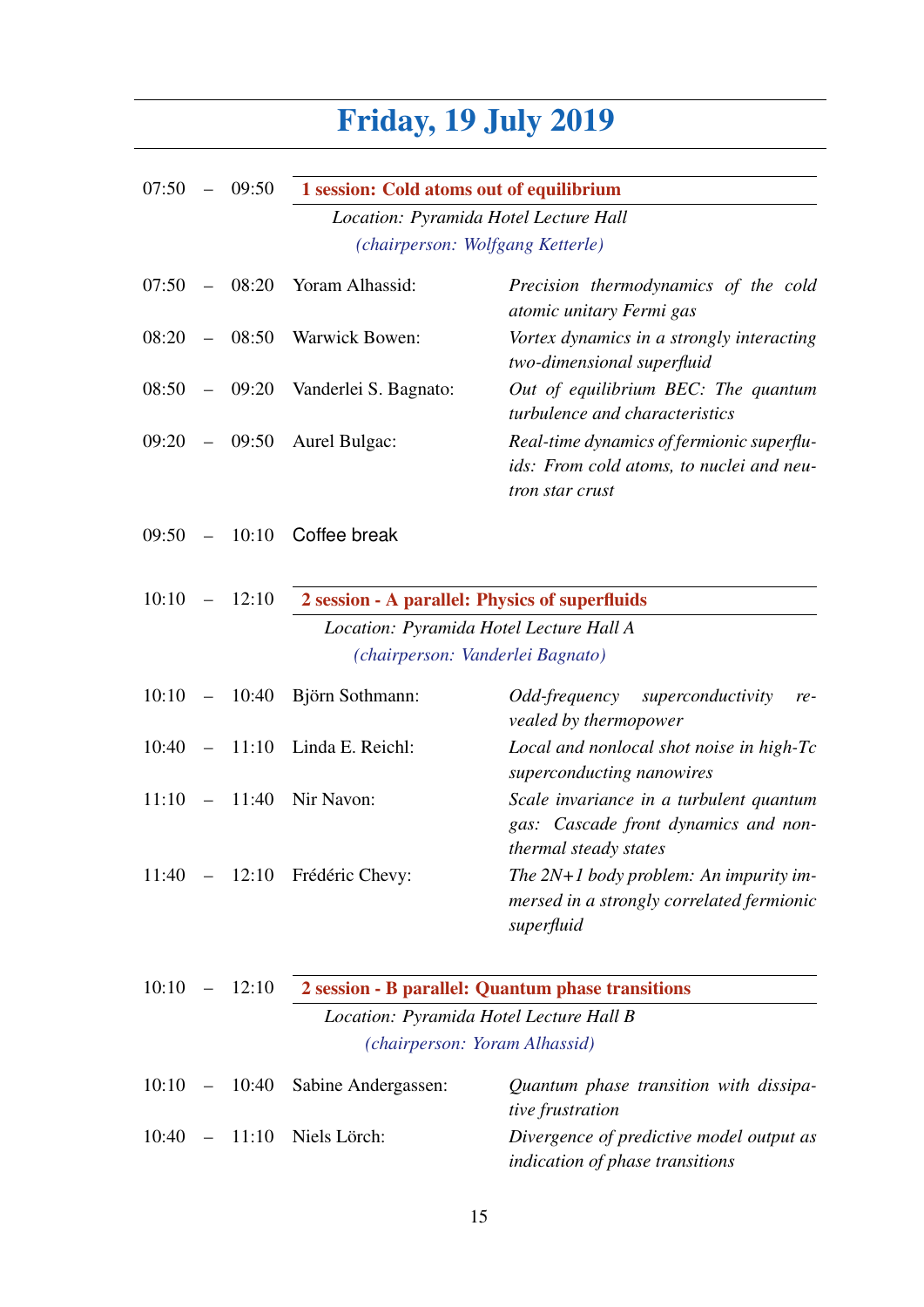|       |                          |                 | $11:10 - 11:40$ Joseph Maciejko:        | Exotic quantum phase transitions in<br>Dirac fermion systems                                      |
|-------|--------------------------|-----------------|-----------------------------------------|---------------------------------------------------------------------------------------------------|
| 11:40 |                          | $-12:10$        | Thomas Vojta:                           | Integer quantum Hall transition on a<br>tight-binding lattice                                     |
| 10:10 |                          | $-12:10$        |                                         | 2 session - C parallel: Nonequilibrium statistical physics                                        |
|       |                          |                 | Location: Pyramida Hotel Lecture Hall C |                                                                                                   |
|       |                          |                 | (chairperson: Takafumi Kita)            |                                                                                                   |
| 10:10 |                          | $-10:40$        | Ilya Sinayskiy:                         | Prediction of the dissipative phase transi-<br>tion using machine learning techniques             |
| 10:40 | $\overline{\phantom{a}}$ | 11:10           | Doron Cohen:                            | Chaos, irreversibility and Hamiltonian<br>hysteresis                                              |
| 11:10 |                          | $-11:40$        | Michael Galperin:                       | Nonadiabatic molecular dynamics at sur-<br>faces and interfaces                                   |
|       |                          | $11:40 - 12:10$ | Rudolf Hilfer:                          | Quantum probability theory and the ar-<br>row of time                                             |
| 10:10 |                          | $-12:10$        |                                         | 2 session - D parallel: Quantum transport, spin dynamics                                          |
|       |                          |                 | Location: Pyramida Hotel Lecture Hall D |                                                                                                   |
|       |                          |                 | (chairperson: Thierry Martin)           |                                                                                                   |
| 10:10 | $\overline{\phantom{m}}$ | 10:40           | Yaroslav M. Blanter:                    | Chiral excitations of spin waves in ferro-<br>magnetic films                                      |
| 10:40 | $\equiv$                 | 11:10           | <b>Branislav Nikolic:</b>               | Multiscale quantum-classical micromag-<br>netics: Fundamentals and applications in<br>spintronics |
|       |                          |                 | $11:10 - 11:40$ Jaroslav Fabian:        | Nonequilibrium spin phenomena in 2D<br>materials                                                  |
|       |                          | $11:40 - 12:10$ | Jonne V. Koski:                         | Circuit quantum electrodynamics with<br>quantum dot qubits                                        |
|       |                          | $12:10 - 13:00$ | Lunch                                   |                                                                                                   |
|       |                          | $13:00 - 14:30$ | 3 session: Many body physics            |                                                                                                   |
|       |                          |                 | Location: Pyramida Hotel Lecture Hall   |                                                                                                   |
|       |                          |                 | (chairperson: Pawel Danielewicz)        |                                                                                                   |
|       |                          |                 | $13:00 - 13:30$ Eberhard K.U. Gross:    | Potential energy surfaces and Berry<br>phases beyond the Born-Oppenheimer<br>approximation        |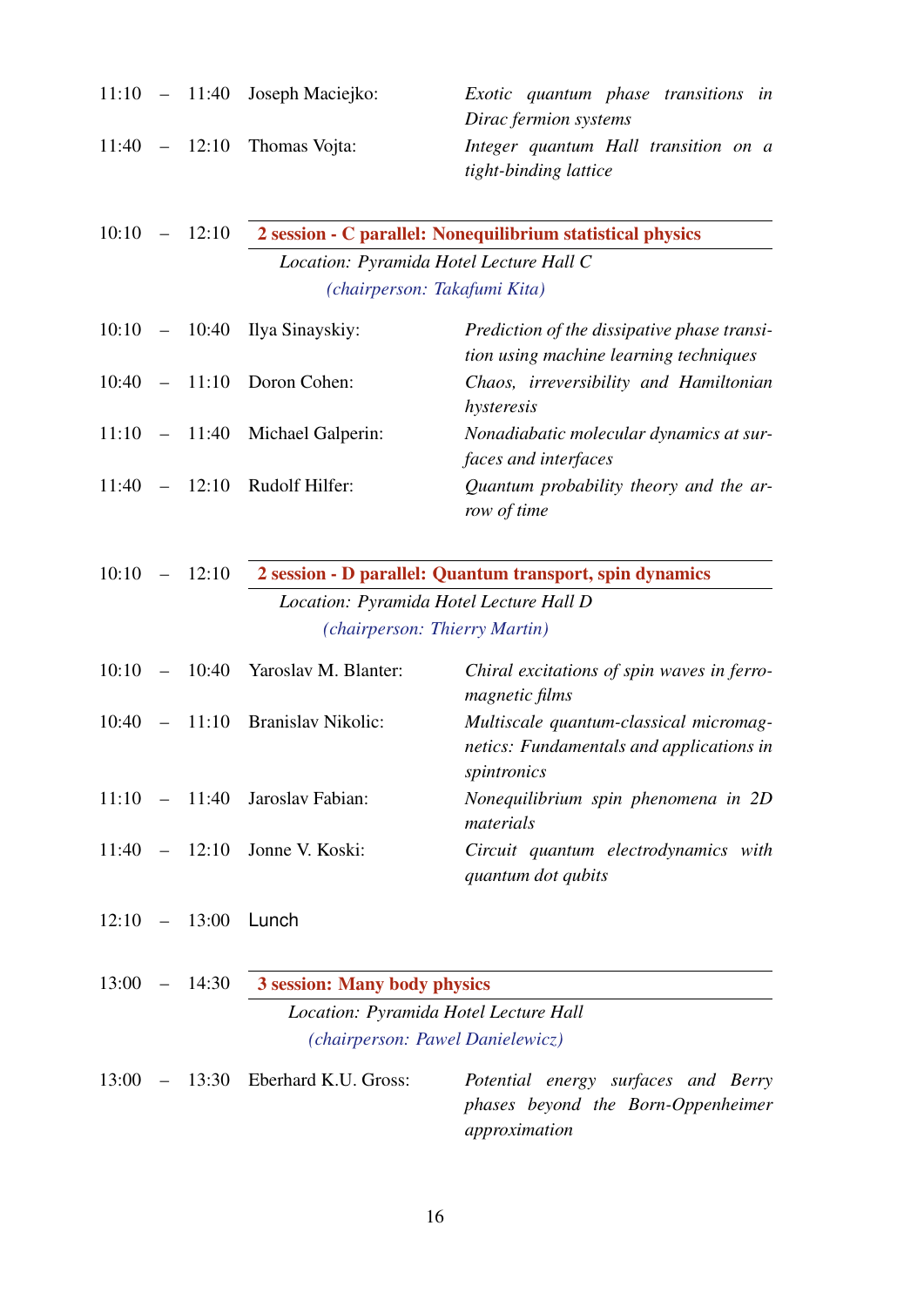| 13:30 | $\overline{\phantom{m}}$ | 14:00 | James K. Freericks:                                                       | The minimal effective Gibbs ansatz<br>(MEGA): A quantum computing frame-<br>work for determining many-body correla-<br>tion functions at nonzero temperature |
|-------|--------------------------|-------|---------------------------------------------------------------------------|--------------------------------------------------------------------------------------------------------------------------------------------------------------|
| 14:00 | $\frac{1}{2}$            | 14:30 | Christian Glattli:                                                        | A Josephson relation for e/3 and e/5 frac-<br>tionally charged anyons                                                                                        |
| 14:30 | $\overline{\phantom{m}}$ | 14:50 | Coffee break                                                              |                                                                                                                                                              |
| 14:50 |                          | 16:20 | <b>4 session: Nonequilibrium physics</b>                                  |                                                                                                                                                              |
|       |                          |       | Location: Pyramida Hotel Lecture Hall                                     |                                                                                                                                                              |
|       |                          |       | (chairperson: Ortwin Hess)                                                |                                                                                                                                                              |
| 14:50 |                          | 15:20 | Andrew Armour:                                                            | Dynamics of many-body quantum syn-<br>chronisation                                                                                                           |
| 15:20 |                          | 15:50 | Petr Hořava:                                                              | Topological quantum gravity of the Ricci<br>flow                                                                                                             |
| 15:50 | $\qquad \qquad -$        | 16:20 | Walter Pfeiffer:                                                          | Attosecond dynamics in solids after pho-<br>to excitation as a benchmark for our un-<br>derstanding of complex quantum systems                               |
| 16:20 |                          | 17:00 | Free time and transfer to Strahov Monastery                               |                                                                                                                                                              |
| 17:00 |                          | 23:00 | Guided tour, conference dinner and concert<br>Location: Strahov Monastery |                                                                                                                                                              |
|       |                          |       |                                                                           |                                                                                                                                                              |
| 17:00 | $\overline{\phantom{m}}$ | 19:00 | Guided tour through Strahov Monastery                                     |                                                                                                                                                              |
| 19:00 | $\overline{\phantom{m}}$ | 19:20 | Welcome                                                                   |                                                                                                                                                              |
| 19:20 | $\equiv$                 | 21:00 | First part of the conference dinner                                       |                                                                                                                                                              |
| 21:00 |                          | 22:00 |                                                                           | Concert of classical music in the Basilica of Assumption of Our Lady                                                                                         |
| 22:00 | $\equiv$                 | 23:00 | Second part of the conference dinner                                      |                                                                                                                                                              |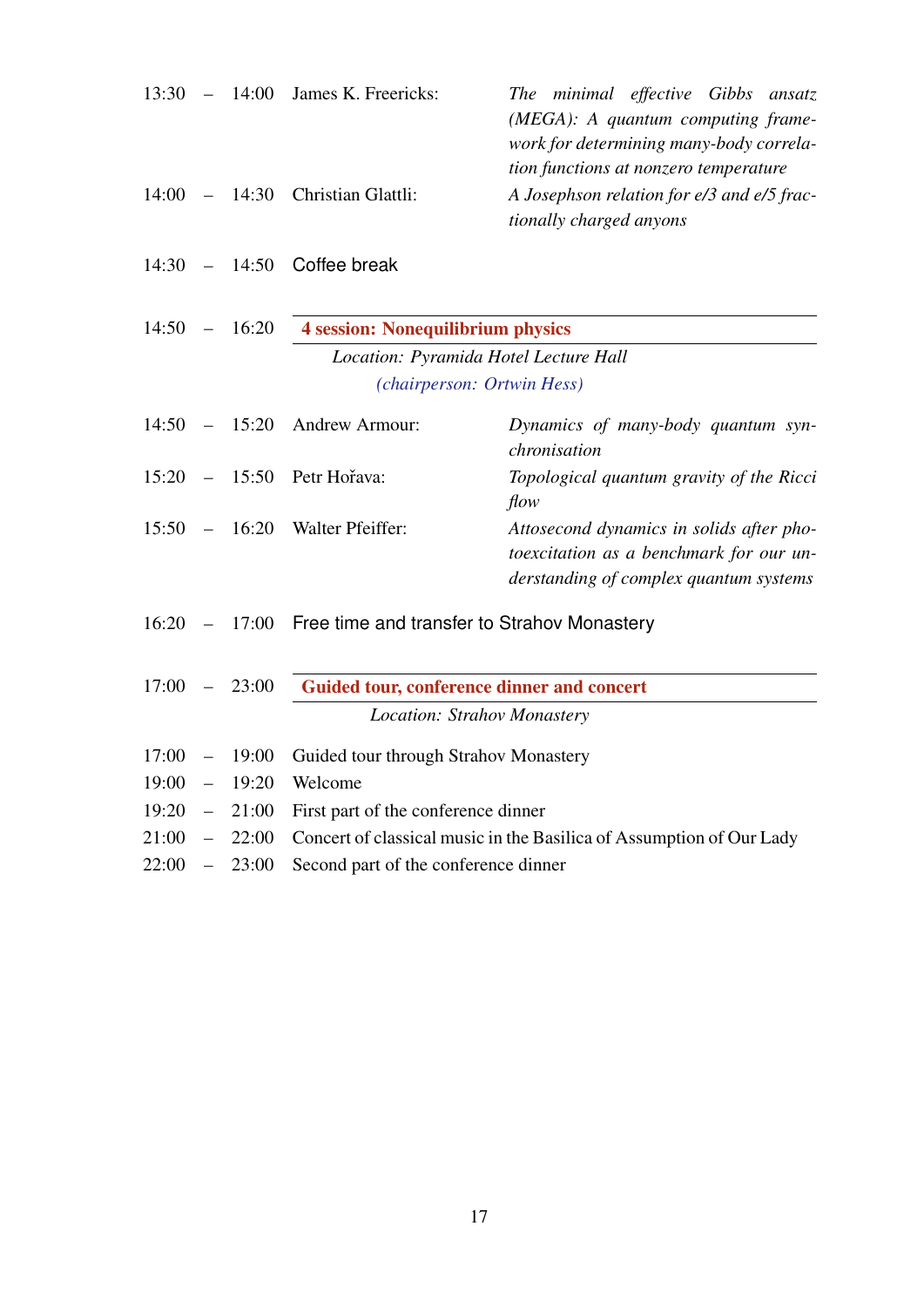## Saturday, 20 July 2019

| 08:30 |                           | $-10:00$        | <b>1</b> session: Quantum transport   |                                                                                                                                                                      |
|-------|---------------------------|-----------------|---------------------------------------|----------------------------------------------------------------------------------------------------------------------------------------------------------------------|
|       |                           |                 | Location: Pyramida Hotel Lecture Hall |                                                                                                                                                                      |
|       |                           |                 | (chairperson: David Sanchez)          |                                                                                                                                                                      |
| 08:30 | $\mathcal{L}=\mathcal{L}$ | 09:00           | Denis Vion:                           | Quantum microwaves with a dc-biased<br>Josephson junction                                                                                                            |
|       |                           |                 | 09:00 - 09:30 Harold U. Baranger:     | Nonequilibrium<br>dissipative<br>quantum<br>dots: I-V curves and quantum critical<br>points                                                                          |
|       |                           |                 | 09:30 - 10:00 Daniel Esteve:          | Hybrid spin-superconducting circuits for<br>quantum technologies                                                                                                     |
|       |                           | $10:00 - 10:20$ | <b>Break</b>                          |                                                                                                                                                                      |
| 10:20 |                           | $-11:50$        |                                       | 2 session: Thermodynamics, Nonequilibrium statistical physics                                                                                                        |
|       |                           |                 | Location: Pyramida Hotel Lecture Hall |                                                                                                                                                                      |
|       |                           |                 | (chairperson: Federico Capasso)       |                                                                                                                                                                      |
| 10:20 |                           | $-10:50$        | Ronnie Kosloff:                       | The quantum Carnot engine and the iner-<br>tial theorem                                                                                                              |
|       |                           | $10:50 - 11:20$ | Jürgen T. Stockburger:                | Implicit erasure: A universal paradigm of<br>irreversibility                                                                                                         |
|       |                           |                 | 11:20 – 11:50 Václav Špička:          | Dynamics of open systems, fluctuation-<br>dissipation theorems and quantum trans-<br>port theory                                                                     |
| 11:50 | $\overline{\phantom{m}}$  | 13:00           | Lunch                                 |                                                                                                                                                                      |
| 13:00 |                           | 14:30           | 3 session: Many body physics          |                                                                                                                                                                      |
|       |                           |                 | (chairperson: Joseph Maciejko)        |                                                                                                                                                                      |
| 13:00 |                           | $-13:30$        | Vladimir Zelevinsky:                  | Physics of thermalization and level den-<br>sity in an isolated system of strongly in-<br>teracting particles                                                        |
| 13:30 |                           | $-14:00$        | Takafumi Kita:                        | A renormalization-group study of inter-<br>acting Bose-Einstein condensates: Ab-<br>sence of the Bogoliubov mode below $d=4$<br>$(T>0)$ and $d=3$ $(T=0)$ dimensions |
| 14:00 |                           | $-14:30$        | Michael Guidry:                       | On the critical temperature for the super-<br>conducting transition                                                                                                  |